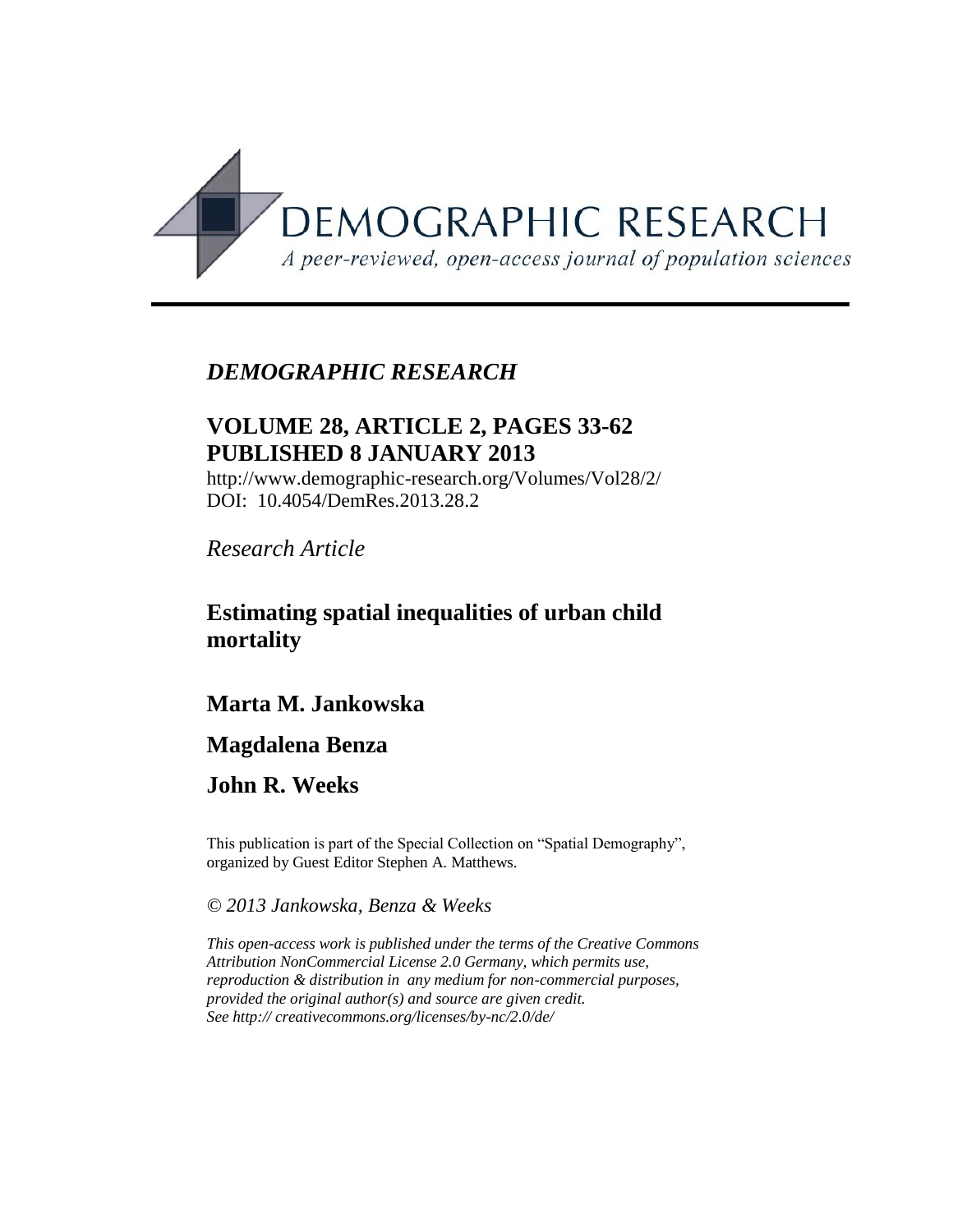# **Table of Contents**

| $\mathbf{1}$ | Introduction                                                | 34 |
|--------------|-------------------------------------------------------------|----|
| 1.2          | Child mortality in the urban context                        | 35 |
| 1.3          | The issue of spatial data                                   | 37 |
| 2            | Study site and data                                         | 38 |
| 2.1          | Geography                                                   | 38 |
| 2.2          | <b>Birth histories</b>                                      | 39 |
| 2.3          | City data                                                   | 41 |
| 3            | Methods                                                     | 43 |
| 3.1          | MAC, MAP, and LOESS                                         | 43 |
| 3.2          | Estimating 5q0 with limited data                            | 45 |
| 3.3          | Full birth history 5q0                                      | 46 |
| 4            | Results                                                     | 47 |
| 5            | Discussion                                                  | 52 |
| 5.1          | Spatial data                                                | 52 |
| 5.2          | Calculating 5q0                                             | 53 |
| 5.3          | Context and child mortality                                 | 54 |
| 5.4          | Incorporating spatial analysis into child mortality studies | 55 |
| 6            | Acknowledgements                                            | 56 |
|              | References                                                  | 57 |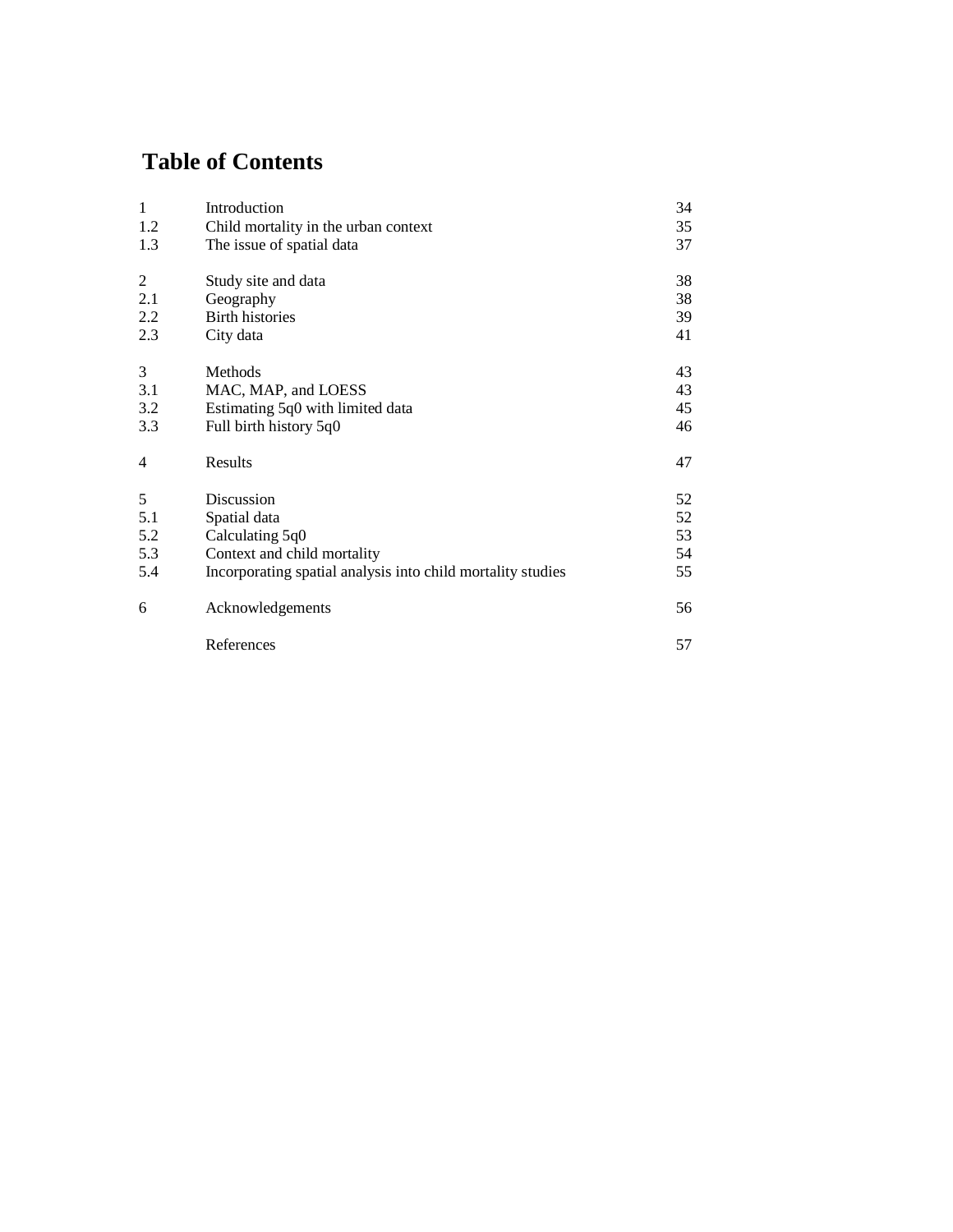## **Estimating spatial inequalities of urban child mortality**

**Marta M. Jankowska<sup>1</sup> Magdalena Benza<sup>2</sup> John R. Weeks<sup>3</sup>**

## **Abstract**

## **BACKGROUND**

Recent studies indicate that the traditional rural-urban dichotomy pointing to cities as places of better health in the developing world can be complicated by poverty differentials. Knowledge of spatial patterns is essential to understanding the processes that link individual demographic outcomes to characteristics of a place. A significant limitation, however, is the lack of spatial data and methods that offer flexibility in data inputs.

## **OBJECTIVE**

This paper tackles some of the issues in calculating intra-urban child mortality by combining multiple data sets in Accra, Ghana and applying a new method developed by Rajaratnam et al. (2010) that efficiently uses summary birth histories for creating locallevel measures of under-five child mortality (5q0). Intra-urban 5q0 rates are then compared with characteristics of the environment that may be linked to child mortality.

## **METHODS**

 $\overline{a}$ 

Rates of child mortality are calculated for 16 urban zones within Accra for birth cohorts from 1987 to 2006. Estimates are compared to calculated 5q0 rates from full birth histories. 5q0 estimates are then related to zone measures of slum characteristics, housing quality, health facilities, and vegetation using a simple trendline  $R^2$  analysis.

<sup>1</sup> Department of Geography, San Diego State University, 5500 Campanile Drive, San Diego, CA 92182-4493. Phone: (619)-594-5437. E-mail: mjankows@rohan.sdsu.edu.

<sup>&</sup>lt;sup>2</sup> San Diego State University.

<sup>&</sup>lt;sup>3</sup> San Diego State University.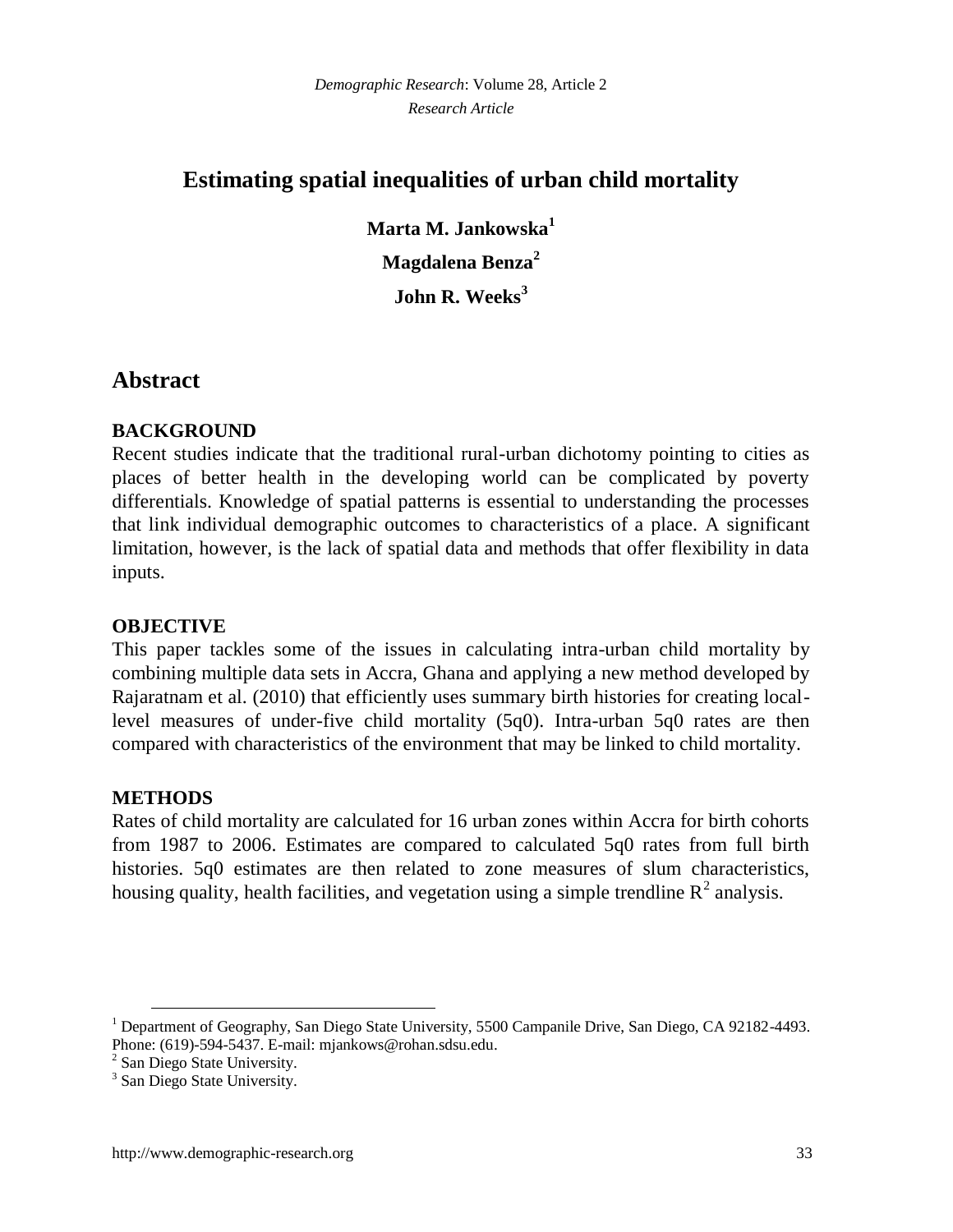## **RESULTS**

Results suggest the potential value of the Rajaratnam et al. method at the micro-spatial scale. Estimated rates indicate that there is variability in child mortality between zones, with a spread of up to 50 deaths per 1,000 births. Furthermore, there is evidence that child mortality is connected to environmental factors such as housing quality, slum-like conditions, and neighborhood levels of vegetation.

## **1. Introduction**

Despite a half-century of improvement in life expectancy, levels in sub-Saharan Africa remain low. Almost three decades ago Farah and Preston [\(1982:381\)](#page-27-0) noted that ―mortality levels in sub-Saharan Africa are the highest in the world and are the object of substantial national and international concern." That conclusion has been repeated over time [\(Balk et al. 2004;](#page-26-0) [Ewbank 1993\)](#page-26-1), and it is still the case today even as mortality declines. Hill [\(1993\)](#page-27-1) estimated that in 1936 the probability of a child in Ghana dying before age five was 0.371. By 1980 it had dropped to 0.164, and the 2003 Ghana Demographic and Health Survey (GDHS) produced a rate of 0.111 [\(GSS, NMIMR, and](#page-27-2)  [Orc Macro 2004\)](#page-27-2). Most recently, the 2008 GDHS showed a continued drop to .080, although that rate is believed to slightly understate the actual level of child mortality [\(GSS, GHS, and ICF Macro 2009\)](#page-27-3). While decreasing, rates are still stubbornly high and ten times higher than in the United States.

High levels of child mortality are a major contributing factor to low life expectancy as sub-Saharan societies move through health and mortality transitions. These transitions are pushing mortality risks into the very young and very old cohorts due to the double burden of acute communicable and chronic degenerative diseases [\(Boutayeb 2006;](#page-26-2) Weeks 2011). As income and wealth rise in the context of an improving economy, they almost always do so in an unequal fashion leading to widely different risk profiles for acute and chronic illness. Child mortality is a direct consequence of high-risk profiles for acute illness. In West Africa, as in almost every other part of the world, chances of survival for children and adults are higher in cities than in rural areas [\(Balk et al. 2004\)](#page-26-3). Yet, research indicates that the averages used to compare urban and rural areas mask significant urban inequalities [\(Timæus and Lush](#page-29-0)  [1995;](#page-29-0) [Vlahov et al. 2010\)](#page-30-0).

As interest in urban child mortality differentials increases, there remains a gap in our understanding of the spatial components of child mortality inequality. Spatial inequality can highlight aspects of child mortality that poverty or urban/rural classifications cannot – namely, the processes that link individual health outcomes to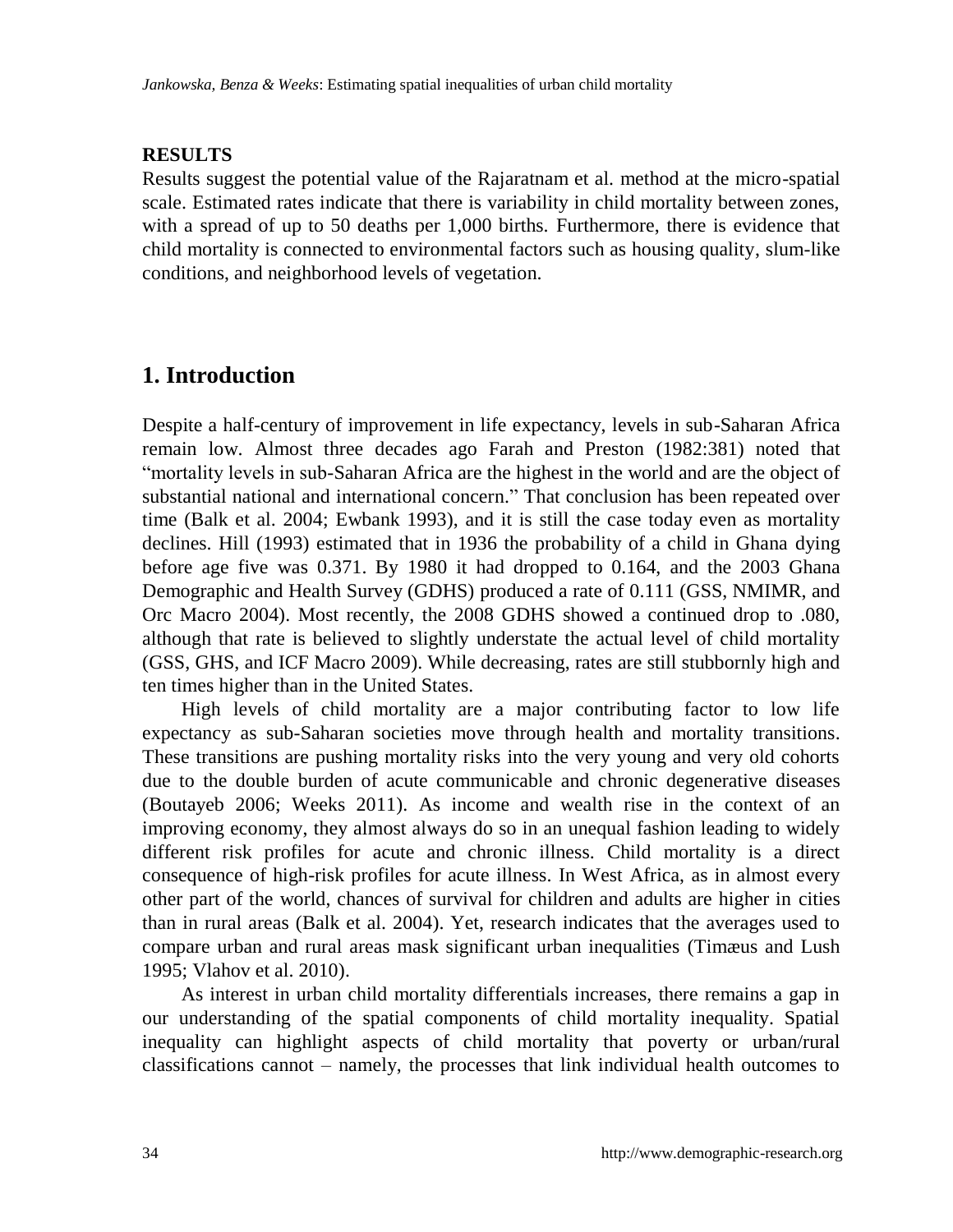characteristics of a place. Context, or a person's social and physical surroundings, has been demonstrated by multiple studies to be a statistically significant factor for diverse health outcomes [\(Montgomery and Hewett 2005;](#page-28-0) [Pickett and Pearl 2001;](#page-28-1) [Riva, Gauvin,](#page-28-2)  [and Barnett 2007\)](#page-28-2). As Dunn and Cummins [\(2007:1822\)](#page-26-4) noted, "changes in context may produce changes in the risk profile for whole populations, rather than just for the people who receive and are successful with individually-oriented interventions." In this regard spatial demography, or the demographic study of attributes aggregated to a level within a geographical hierarchy [\(Voss 2007\)](#page-30-1), can contribute to understanding which aspects of urban context are meaningful for child mortality.

Unfortunately, the analysis of intra-urban child mortality patterns is exceedingly difficult due to data and methodological constraints. Rajaratnam et al. [\(2010\)](#page-28-3) have recently developed and validated a new set of low-cost methods that efficiently use summary birth histories for creating local-level measures of under-five child mortality (5q0). In their paper, they apply the low-cost method using census data for jurisdictions (*municipios*, roughly equivalent to US counties) in Mexico. The method has significant potential for deriving local-level measures of 5q0, but its applicability for limited data input at the micro-scale is as yet untested. The purpose of this study is two-fold: 1) to test the utility of the Rajaratnam et al. method with small numbers at the micro-scale level of zones within a developing world city – Accra, Ghana and 2) to compare the variability of intra-urban 5q0 with characteristics of the environment that may be linked to child mortality (housing, vegetation, health care facility access).

#### **1.2 Child mortality in the urban context**

Analysis of poverty and demographic differentials within cities and between urban areas emphasizes disparities that can lead to unequal morbidity and mortality [\(Garenne](#page-27-4)  [2010;](#page-27-4) [Perera, Østbye, and Jayawardana 2009\)](#page-28-4). Songsore and McGranaham [\(1993;](#page-29-1) [2007\)](#page-29-2) analyzed two week prevalence of diarrhea and respiratory problems in children under five in Accra, Ghana and consistently found the poorest participants to have significantly higher rates of illness than middle- and high-income participants. Van de Poel, O'Donnell, and Van Doorslaer [\(2007\)](#page-30-2) found that the magnitude in the urban-rural gap for stunting in 47 developing countries falls dramatically when controlling for wealth, and their analysis confirms the existence of higher socioeconomic inequality in stunting and child mortality for urban areas as compared to rural areas. In reviewing research on health of children in Asian cities, Fry, Cousins, and Olivola [\(2002: ii\)](#page-27-5) concluded that "without exception, disaggregated data show dramatic differences in health indicators between slum and non-slum populations or between the lower and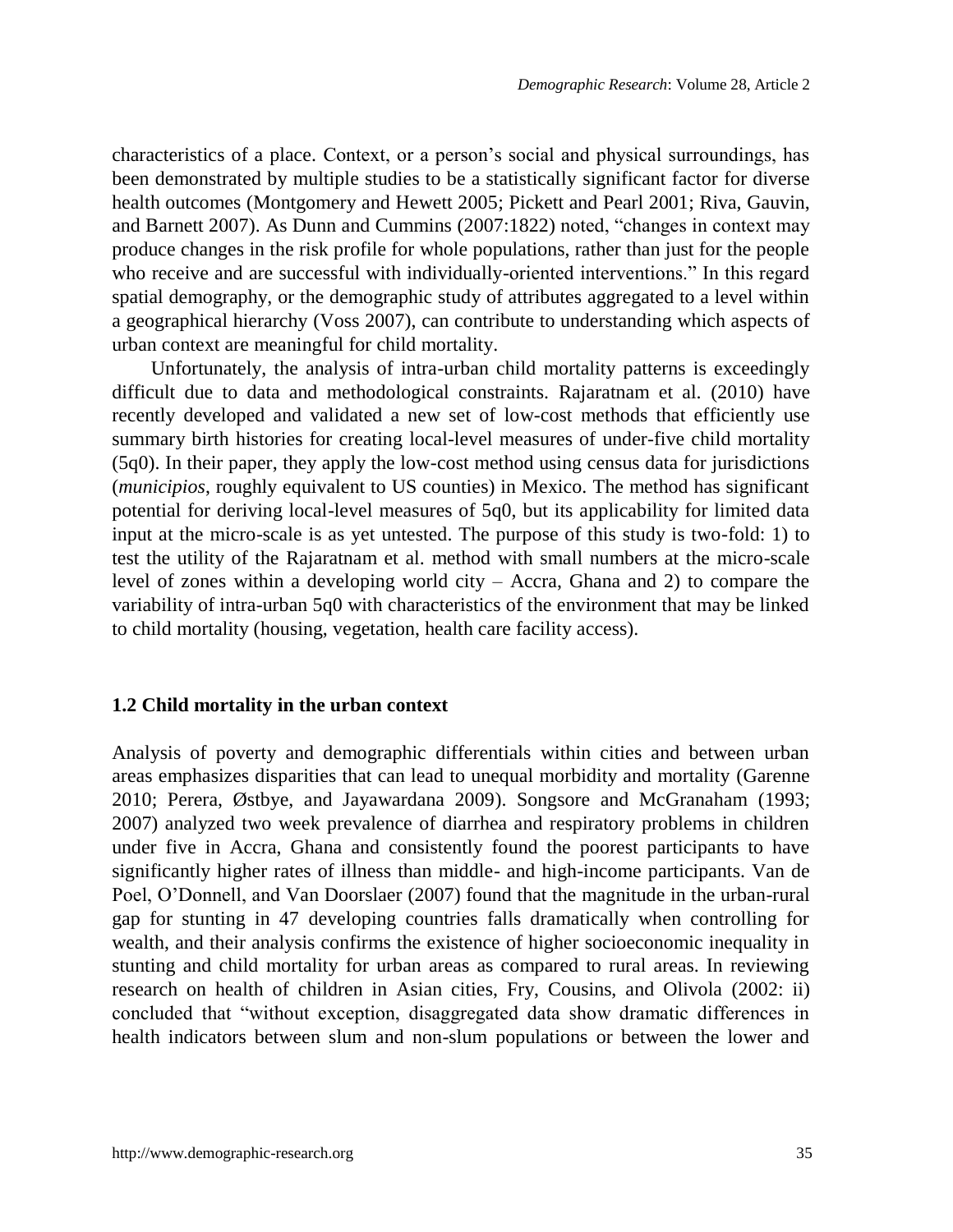upper economic quintiles. There is a great need to promote disaggregated urban data collection."

Besides poverty and demographic differentials, child mortality has also been examined through a hierarchical lens by testing the effects and differences between households, communities, and countries [\(Entwisle 2007\)](#page-26-5). Findings emphasize the importance of community education as well as access to health care and basic infrastructure at courser spatial scales [\(Fay et al. 2005;](#page-27-6) [Harttgen and Misselhorn 2006;](#page-27-7) [Kravdal 2004;](#page-27-8) [Ladusingh and Singh 2006\)](#page-28-5). In one of the few studies that focuses exclusively on urban areas, Antai and Moradi [\(2010\)](#page-26-6) used Demographic and Health Survey (DHS) data over time to find that rapid urbanization in Nigeria has been associated with increasing rates of under-five mortality as more and more people crowd into disadvantaged urban areas. The relationship between urban disadvantage and child mortality held steady, even after controlling for child and mother risk factors.

Antai and Moradi's study provides significant evidence that urban context matters for child mortality, but the small sample size of the DHS did not permit a spatial analysis within cities. Health issues in rapidly developing third world cities are extremely complex [\(Montgomery 2009\)](#page-28-6), partly because they are characterized by wide swaths of poverty of varying magnitude as well as by pockets of extreme affluence [\(Montgomery and Hewett 2005\)](#page-28-0). A consequence of urban complexity is that traditional individual-level risk factors for child mortality can become complicated by overwhelming environmental burdens of living conditions such as lack of sanitation and poor air quality [\(Boadi and Kuitunen 2006;](#page-26-7) [Cameron and Williams 2009\)](#page-26-8). This can also work in the positive direction with environmental characteristics, such as improved access to nutrition, medical care, or pure drinking water in the form of sachets that shield children from higher-than-expected mortality [\(Stoler et al. 2012b\)](#page-29-3). The impact of these urban interactions may create a dissonance between the risk profile of an individual and observed health outcomes among local residents.

There is an urgent need for better understanding of health and demographic processes in the dynamic and rapidly-developing third world urban areas. Unraveling the complexities of urban child mortality necessitates a spatial view of *where* children in cities are suffering in order to better grasp how the urban physical and social environment plays a role in child mortality. Only a handful of studies have attempted to analyze child mortality disparities between urban neighborhoods, the most prominent completed by the African Population and Health Research Center (APHRC) [\(2002\)](#page-26-3) in Nairobi, Kenya. The APHRC found very high rates of child mortality within slums, as well as differences between slums, which ranged from 100 to 254 deaths under five years of age per 1,000 children. The spatial scope of the study was a comparison of the eight districts within the Province of Nairobi, and the emphasis was only on differences between slum and non-slum districts. Currently there is almost no spatially explicit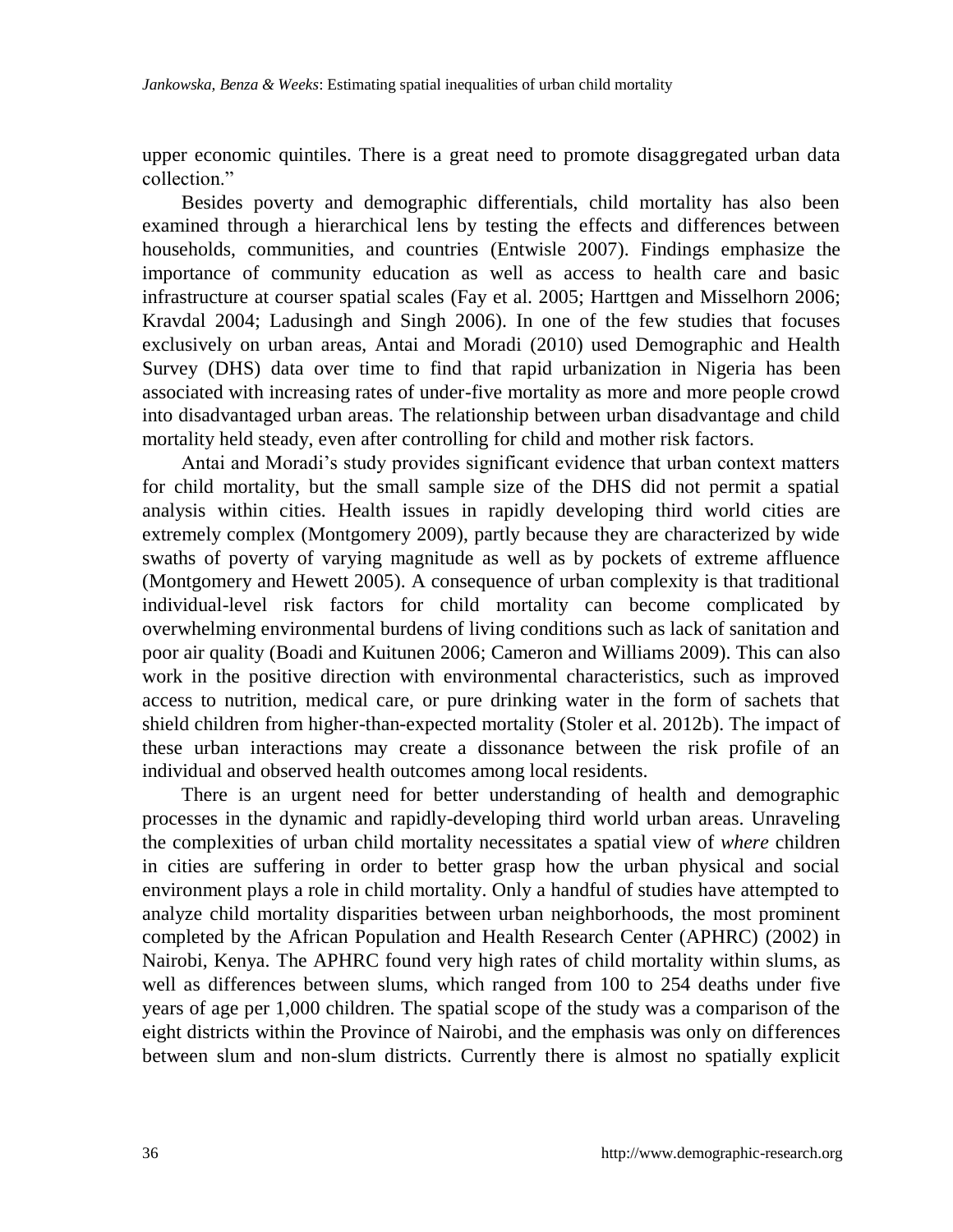research statistically linking urban environments to intra-urban 5q0 outcomes. Such research is important for a number of reasons including the need to explore links between place and child mortality, to assess the effectiveness of urban interventions, and to better understand how other demographic processes like migration and family structural changes are impacting child mortality.

#### **1.3 The issue of spatial data**

In accepting the potential importance of intra-urban child mortality differentials, we arrive at a significant problem: the lack of geo-referenced child mortality data and methods that can accommodate limited data inputs. In the absence of an accurate vital statistics system, which is often the case in the developing world, the probability that a child will survive from birth to their fifth birthday (5q0) can best be calculated from complete birth history data collected from women, as is done in the DHS. Such data are expensive to collect, and to our knowledge no survey has attempted a thorough spatial sample of a developing world city to assess patterns of 5q0 derived from birth histories. DHS samples rarely exceed several hundred respondents per city, thus limiting the spatial comparisons that are possible. However, methods that rely on summary birth histories focusing on the ratio of children who have died (CD) to the number of children ever born (CEB), are less resource-intensive and can expand potential data sources. ―Specifically, the proportions of children dead classified by the mother's five-year age group or duration of marriage can provide estimates of the probabilities of dying between birth and various childhood ages" (United Nations Population Division 1983: [73\)](#page-29-4).

Unfortunately, it is very rare to find summary birth history data at the fine spatial scale of urban neighborhoods. Some censuses include questions about CEB and CD, but many developing countries do not have a recent or existing census. Furthermore, data collected must also include a geographical component. There are, however, methods of 'amplifying' existing spatial data that may assist in providing enough birth history data for estimating under-five child mortality. In this paper we pull from Schenker and Raghunathan [\(2007\)](#page-29-5) and Roberts and Binder [\(2009\)](#page-29-6) by combining sample surveys from the same year into pooled datasets, thus enhancing our CEB and CD measures within each geographical unit of analysis.

We then use these data to test the Rajaratnam et al. [\(2010\)](#page-28-3) method developed at the Institute for Health Metrics and Evaluation, University of Washington, which offers a new low-cost method for calculating 5q0 from summary birth histories. The Rajaratnam et al. method was developed using 166 Demographic and Health Surveys (DHS) and four separate calculations of 5q0 from a combination of birth history, mother's age, and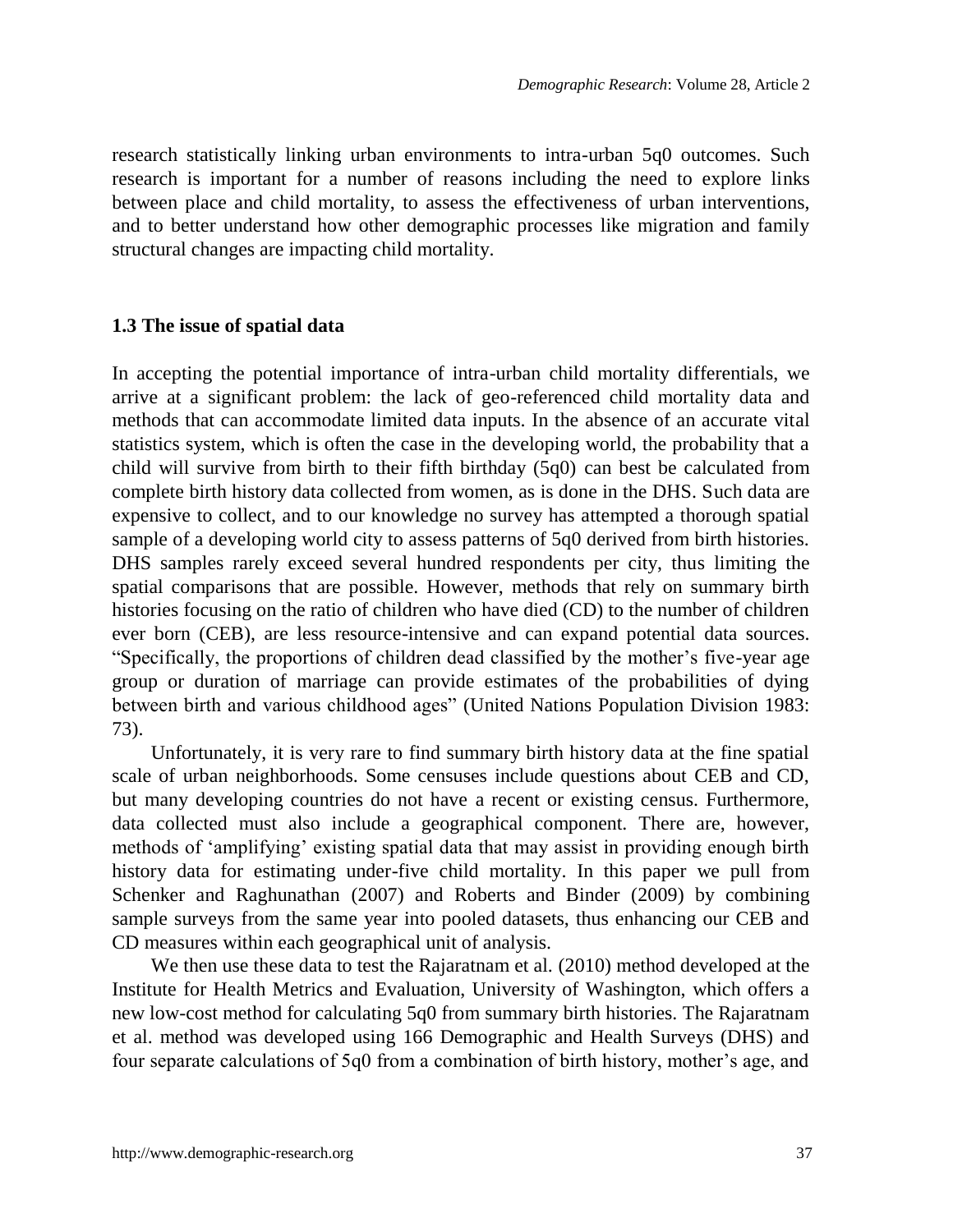time since first birth. Depending upon data availability, the method allows anywhere from one to all four calculations to be placed into a region-specific regression model, resulting in a smoothed 5q0 trend. Furthermore, data from surveys in past years can be run through the four methods and included in the final regression that generates the 5q0 estimates. However, the problem of disaggregated data is still applicable to the method – without enough data for CEB or CD in each age cohort or geographical region, estimates may become unreliable. As noted above, the Rajaratnam et al. method has been validated for *municipios* in Mexico by comparing vital statistics with census data, but it has not been tested for small data sets at the micro-scale. Doing so is the major purpose of this study.

## **2. Study site and data**

## **2.1 Geography**

The study site is the Accra Metropolitan Assembly (AMA)—the core district of the Greater Accra Metropolitan Area (GAMA) and the capital city of Ghana, located on the Gulf of Guinea. It exemplifies third world urban growth with an increase in population from approximately 0.5 million in 1965, to 1.6 million people in 2000, to an expected 3.5 million by 2025 [\(United Nations Population Division 2010\)](#page-30-3). Ghana Statistical Service (GSS) has created geographic delineations for the city varying in scale, the finest of which are the 1,731 enumeration areas (EA), similar to US census blocks. EAs provide the geographical sampling basis for the four health surveys from which we draw our data for this analysis, as well as for the 2000 Census of Housing and Population. A coarser scale of GSS geographic delineations are localities, of which there are 43 within the AMA, each one belonging to one of the six sub-metro areas within the AMA district as of the 2000 census. Localities were aggregated into zones with the help of satellite imagery and expert knowledge of the city so that identifiable neighborhood areas are reflected in the resulting zones. Additionally, each zone was built to include a sufficiently large sample size—a minimum of 50 births per age cohort—to run the 5q0 analysis (Figure 1).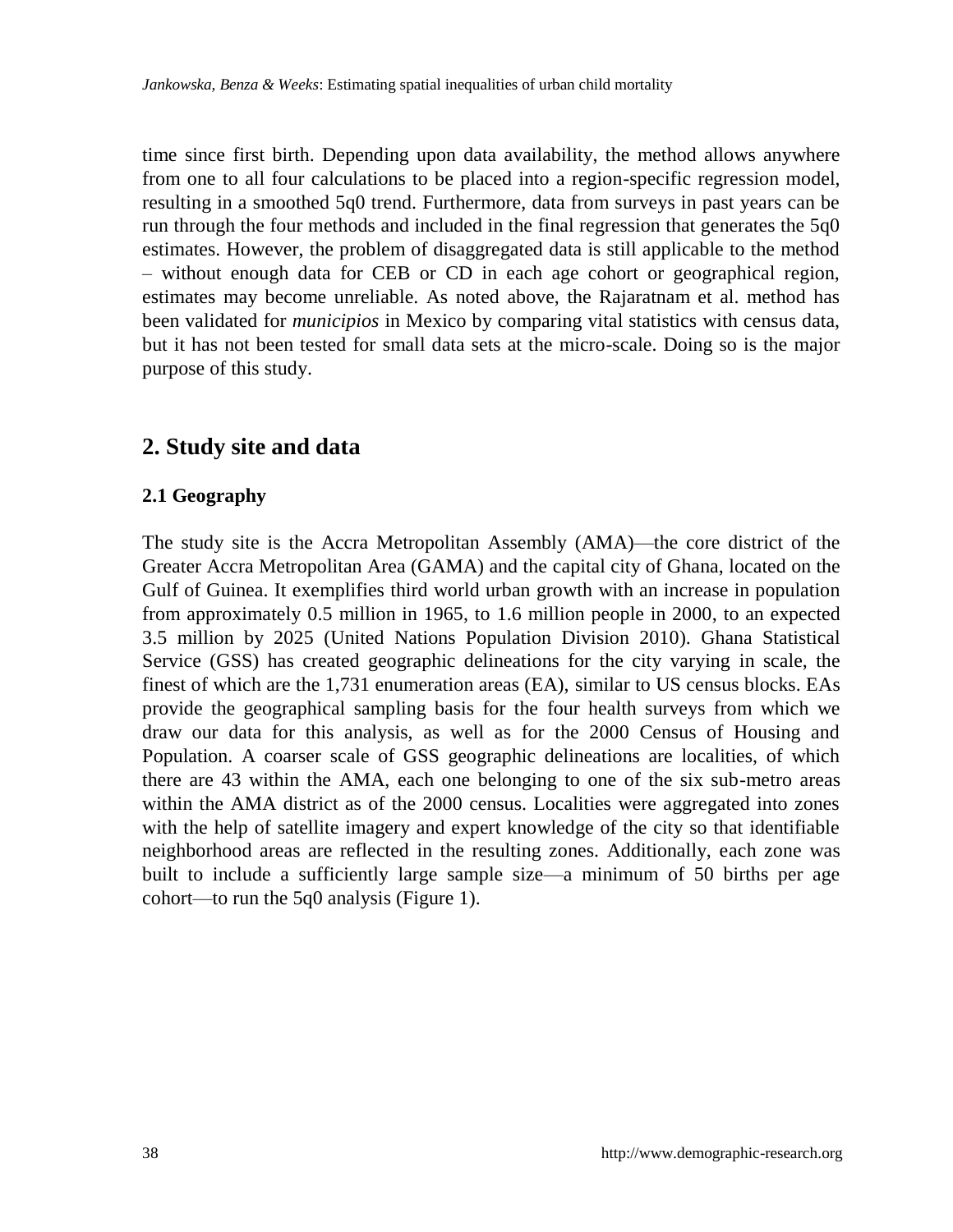

#### **Figure 1: Accra Metropolitan Area in the south of Ghana**

*Notes*: Enumeration Areas (EAs) nested within aggregated zones. EAs sampled in each health surveys are colored gray.

#### **2.2 Birth histories**

The study draws on several different surveys as sources of summary birth history data including: the Women's Health Study of Accra (WHSA) for 2003 and 2008, the Ghana Demographic and Health Survey (DHS) for 2003 and 2008, the 2003 Accra Slum Survey (AccraSS)**,** and the 2009 Housing and Welfare Study of Accra (HAWS). All surveys were conducted as two-stage cluster probability samples where EAs served as the sampling frame. The DHS was designed to be representative of the GAMA, and all others were designed to be representative of the AMA: no survey was designed to be representative of the EA level, and as such no weighting is utilized in reporting results. Surveys were also not designed to be spatially representative of the city, and therefore do not have an equitable spatial spread of EAs.<sup>4</sup> Nonetheless, the fact that EAs and households within EAs were selected at random provides data that have a spatial spread reflecting the distribution within the city. While this is not an ideal spatial sample, the data offer spatial insights not otherwise available. The non-DHS surveys were modeled after the DHS and included questions regarding education, religion, ethnicity, and economic situation as well as an extensive health and reproductive history.

 $\overline{a}$ 

<sup>&</sup>lt;sup>4</sup> We are not aware of any surveys currently in existence that are spatially representative of fertility and child mortality outcomes in urban areas – this is a challenge for conducting spatially explicit research on child mortality at finer spatial scales.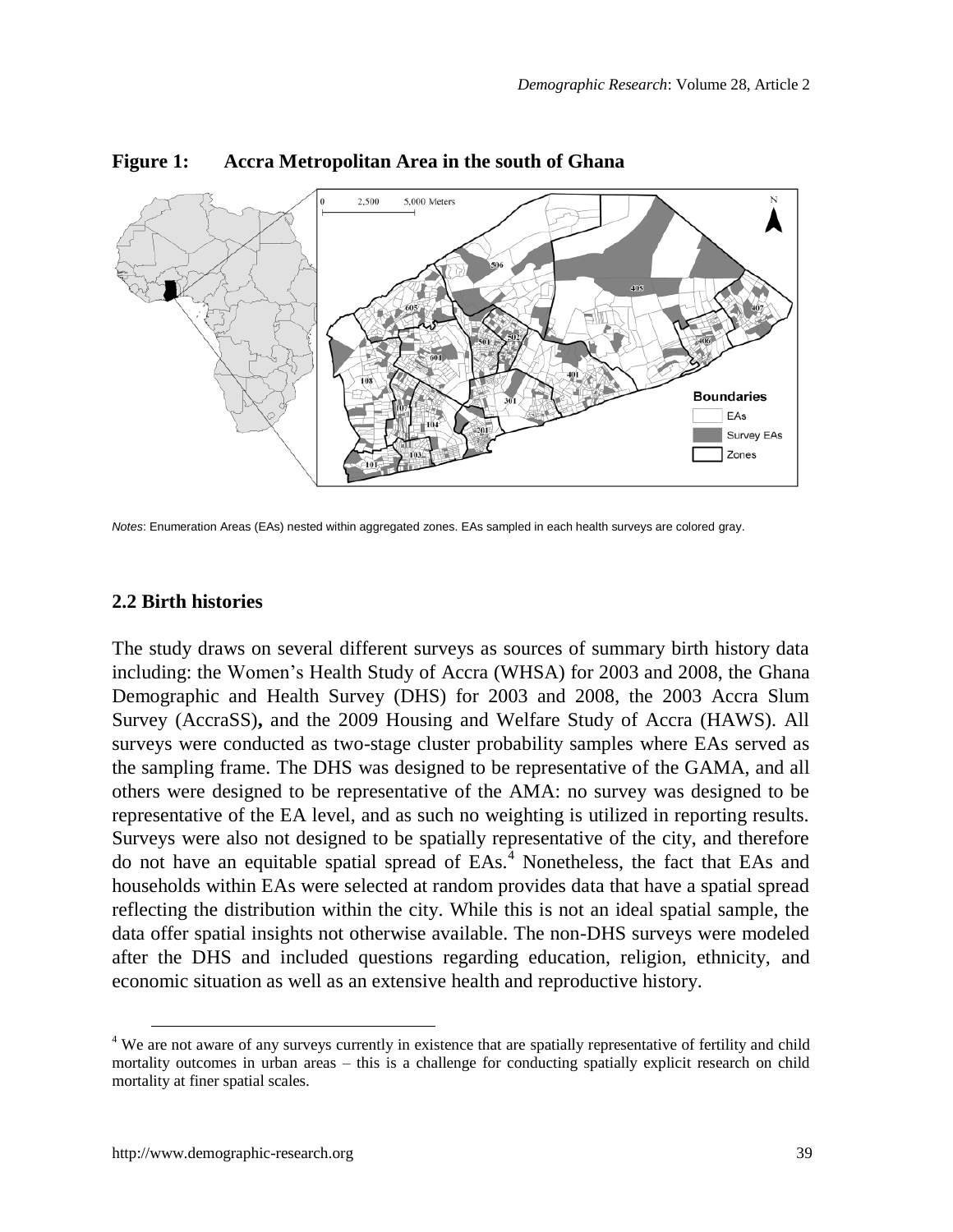The 2003 and 2008 Ghana DHS include national samples of 5,691 and 5,096 women respectively [\(GSS, GHS, and ICF Macro 2009;](#page-27-3) [GSS, NMIMR, and ORC Macro](#page-27-2)  [2004\)](#page-27-2). GPS data points were acquired for the DHS sampling clusters within Accra, and were related to EA boundaries for women surveyed in the AMA—443 women in 2003 and 348 in 2008. The 2003 WHSA includes 3,174 women, with over-sampling for older women [\(Hill et al. 2007\)](#page-27-9). In the 2008 WHSA, 1,819 women were successfully reinterviewed, and 995 women (from the same EAs sampled in the 2003 survey) were asked to participate to replace women who could not be located or had passed away. The HAWS and AccraSS are very similar to the WHSA except that they targeted households in slums as part of a UN-Habitat effort to obtain DHS-style data from neighborhoods defined as slums in Accra. In 2003, the AccraSS surveyed 607 women aged 18 and over, while the HAWS surveyed 1,703 women in 2009 [\(Stoler et al. 2012b;](#page-29-3) [Un-Habitat and Ghana Statistical Service 2003\)](#page-29-7). All surveys were given by trained survey personnel, who interviewed women in their homes.

Given that each survey is modeled after the DHS, including sampling structure and method of interview, the surveys are good candidates for pooling data. We pooled the 2003 datasets and then the 2008 datasets with the goal of maximizing sample numbers for each zone and minimizing missing data within particular age cohorts. The result was two data sets with a five-year offset that could then be placed into the final 5q0 regression calculation. The surveys meet a number of criteria for data pooling including same variables of interest, similar types of respondents, same modes of interviewing, same survey context, same sample design, and same time of surveys [\(Roberts and](#page-29-6)  [Binder 2009;](#page-29-6) [Schenker and Raghunathan 2007\)](#page-29-5). Some concern could arise over the spatially targeted approach of the AccraSS and HAWS surveys, since the focus on slum neighborhoods might bias unweighted aggregated numbers. However, the spatial nature of the study allows these sampling points to be assessed within their localized spatial context rather than as part of the city average. Table 1 provides selected descriptive statistics for each survey and the pooled 2003 and 2008 data sets.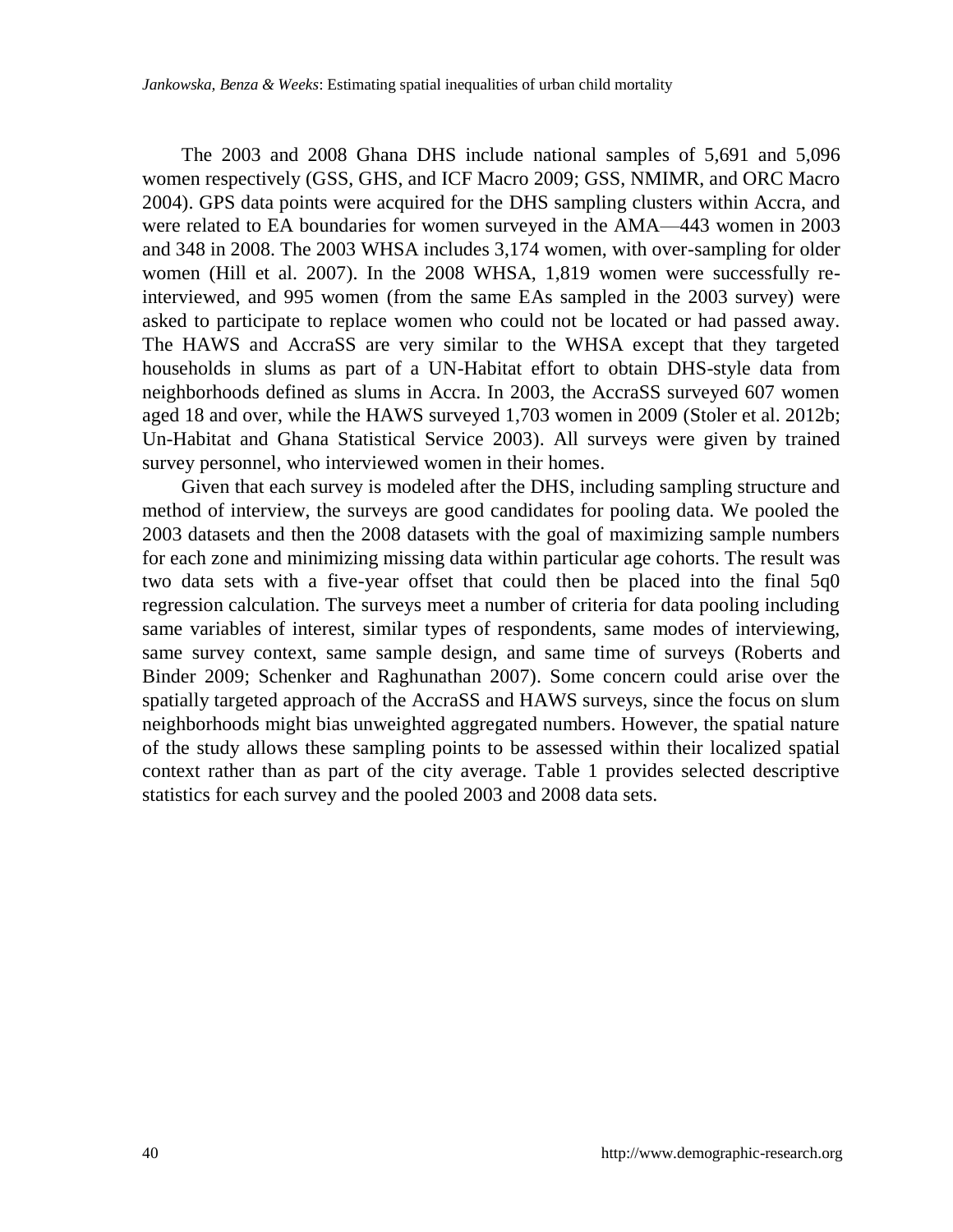| <b>Statistic</b> | <b>AccraSS</b> | DHS03  | WHSA03 | <b>Pooled</b> | <b>HAWS</b> | DHS <sub>08</sub> | WHSA08 | <b>Pooled</b> |
|------------------|----------------|--------|--------|---------------|-------------|-------------------|--------|---------------|
|                  |                |        |        | 2003          |             |                   |        | 2008          |
| Women            | 388            | 243    | 1325   | 1956          | 1101        | 197               | 1236   | 2533          |
| (live births)    |                |        |        |               |             |                   |        |               |
| Mean women       | 32             | 15     | 83     | 122           | 92          | 12                | 77     | 158           |
| per zone         |                |        |        |               |             |                   |        |               |
| Mean age         | 33             | 35     | 33     | 34            | 33          | 35                | 36     | 34            |
| <b>CEB</b>       | 1102           | 691    | 3432   | 5225          | 2892        | 533               | 3425   | 6850          |
| Mean             | 2.84           | 2.84   | 2.59   | 2.67          | 2.63        | 2.71              | 2.77   | 2.7(1.6)      |
| (Std. Dev.)      | (1.68)         | (1.86) | (1.61) | (1.66)        | (1.67)      | (1.56)            | (1.55) |               |
| CD               | 99             | 94     | 171    | 364           | 211         | 36                | 174    | 421           |
| Mean             | 0.26           | 0.39   | 0.13   | 0.19          | 0.19        | 0.18              | 0.14   | 0.17          |
| (Std. Dev.)      | (0.56)         | (0.69) | (0.48) | (0.53)        | (0.32)      | (0.46)            | (0.45) | (0.48)        |
| Deaths under 5   | 90             | 81     | 103    | 274           | 173         | 36                | 104    | 313           |
| Deaths under 5,  |                |        |        |               |             |                   |        |               |
| 5-10 years       | 24             | 12     | 19     | 55            | 43          | 5                 | 20     | 68            |
| before survey    |                |        |        |               |             |                   |        |               |

### **Table 1: Descriptive statistics for each survey included in this study and the pooled 2003 and 2008 datasets**

Data from each survey were extracted from the full birth histories of women aged 18 to 49, resulting in summary birth histories for each woman (CEB and CD) as well as data for children who died under the age of five including year of birth. The mean age, CEB, and CD values demonstrate limited variability between surveys within each year, giving confidence to the pooled data. By pooling the surveys, the resulting average number of women *per zone* who have given birth in 2003 goes up to 122 while in 2008 it is at 158.

### **2.3 City data**

Zone measures of child mortality are compared to housing quality, a slum index, vegetation, and number of health facilities per zone (Table 2). The Ghana Census of Population and Housing provides data for Accra's 1.6 million inhabitants and approximately 350,000 households in the year 2000. It includes individual characteristics, such as education and ethnicity, and household characteristics such as building materials, infrastructure, and cooking fuels. This study uses data from a ten percent sample of anonymized individual-level census data, georeferenced to the EA level to create a zone-aggregated measure of housing quality and a slum index. Housing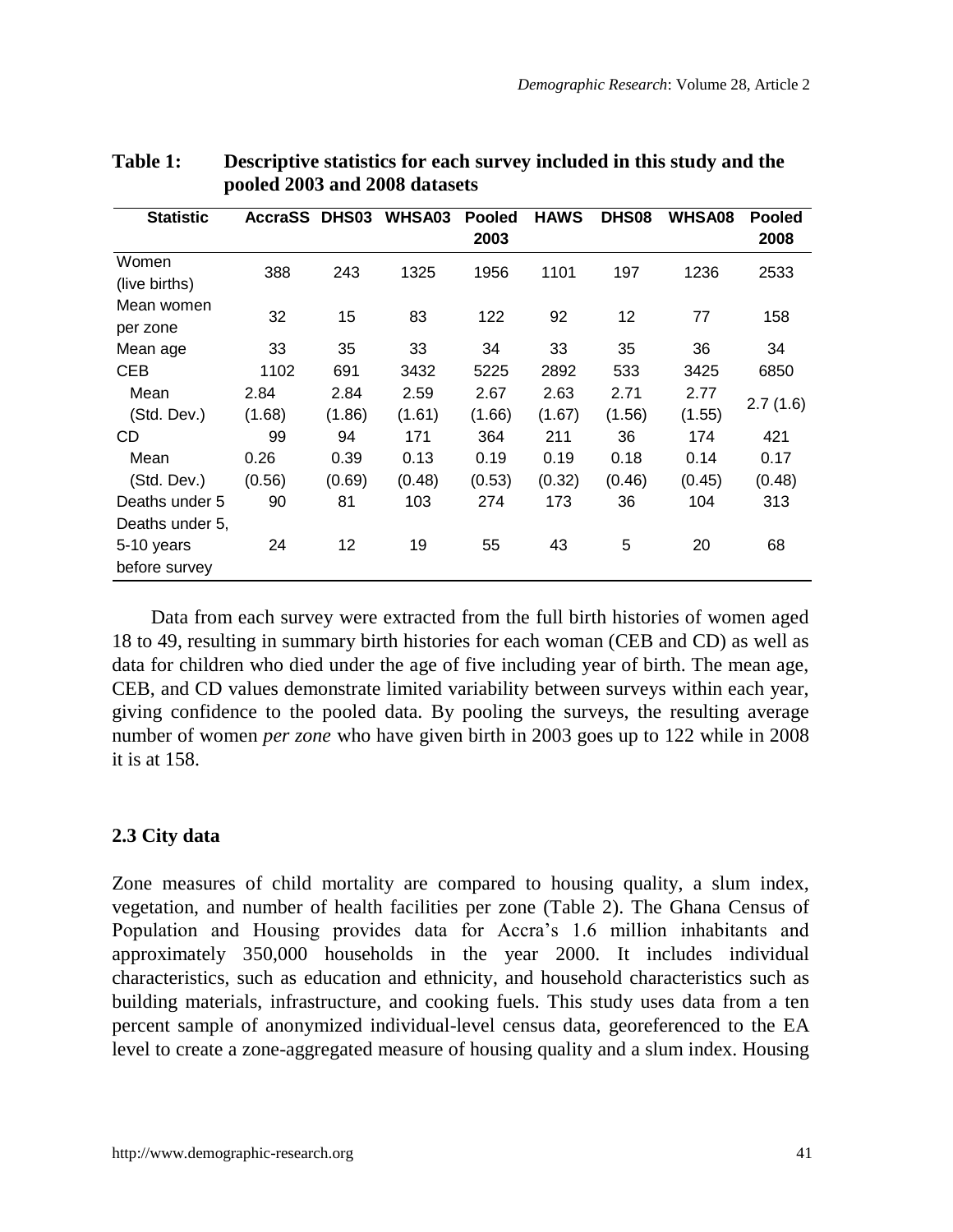quality is measured by placing household characteristics<sup>5</sup> into a principal components analysis (PCA), using the first component from the rotated matrix to create the measure [\(for a full description of the measure please see Weeks et al. 2012\)](#page-30-4). Higher values indicate better housing quality. The slum index draws on the UN-Habitat [\(2003\)](#page-29-8) criteria for what constitutes a slum<sup>6</sup>, creating a score for each household that is aggregated to the zone level where higher values are more slum-like areas [\(Weeks et al. 2007\)](#page-30-5). The measures are similar in that they are assessing communal living standards but are able to provide unique evaluations due to the differences in the variables they draw upon. Table 2 demonstrates variability of the slum index and housing quality measure for zones throughout the city.

Vegetation can be used as a proxy for overcrowding and socio-economic status of an area [\(National Research Council 2007\)](#page-28-7). It is of particular interest in the developing world as an obtainable measure of social processes through remote sensing when onthe-ground data is limited. Vegetation for the city is calculated based on Ridd's vegetation-impervious surface-soil (VIS) model [\(Ridd 1995\)](#page-28-8) from a combination of QuickBird and ASTER imagery of Accra in 2002 and 2001. The high spatial resolution QuickBird image was the primary data source used as it covered most of the study area. Some EAs in the eastern part of the city not included in the QuickBird image were filled in with ASTER imagery [\(Stoler et al. 2012a\)](#page-29-9). Each zone's percent of vegetation was calculated from the imagery using the VIS model. Finally, georeferenced data for 239 health facilities functioning in the AMA in 2008 were gathered from Ghana Health Services and are coded into government, private, and non-profit facilities. These data do not include all of the non-profit facilities functioning in Accra.

-

 $<sup>5</sup>$  Household characteristics for the housing quality index include: electricity, source of water, type of toilet,</sup> type of bathing facility, methods of waste disposal, cooking fuel, kitchen facility, and number of persons per sleeping room.

<sup>6</sup> UN-Habitat defines a household as a slum if it lacks one or more of the following characteristics: structural quality and durability of dwelling, access to safe water, sufficient living area, access to sanitation facilities, and security of tenure.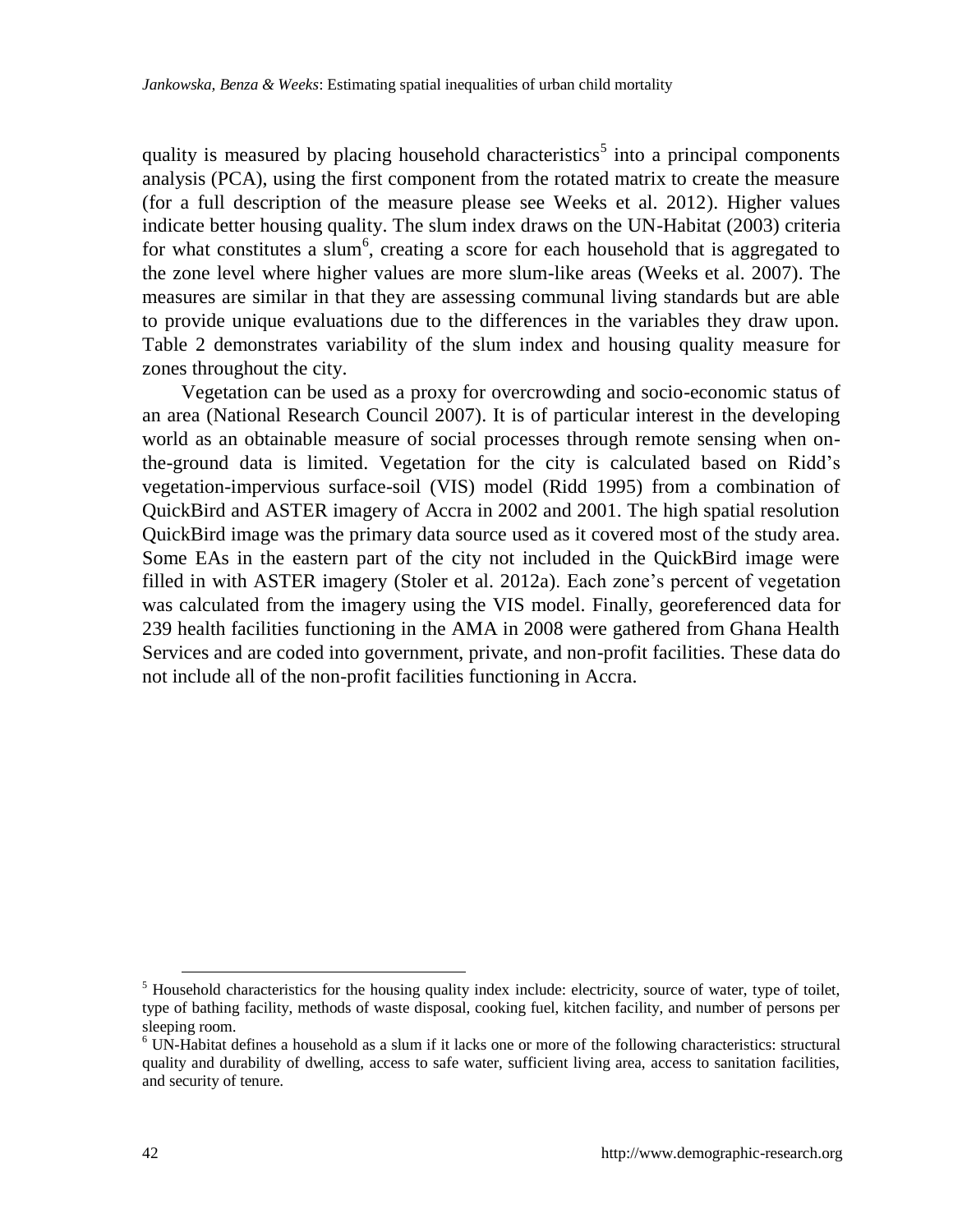| <b>Zones</b> | <b>Housing quality</b> | Slum index | Vegetation      | <b>Health facilities</b> |
|--------------|------------------------|------------|-----------------|--------------------------|
|              |                        |            | (prop. covered) | (total)                  |
| 101          | 2.0                    | 2.1        | 0.1             | 5                        |
| 103          | 1.9                    | 2.1        | 0.1             | 6                        |
| 104          | 1.9                    | 2.0        | 0.2             | 39                       |
| 107          | 2.0                    | 2.0        | 0.2             | 3                        |
| 108          | 2.5                    | 1.7        | 0.2             | 15                       |
| 201          | 1.5                    | 2.5        | 0.0             | 18                       |
| 301          | 2.3                    | 2.0        | 0.2             | 32                       |
| 401          | 2.2                    | 2.0        | 0.2             | 12                       |
| 405          | 2.9                    | 1.8        | 0.4             | 15                       |
| 406          | 1.8                    | 2.3        | 0.1             | 5                        |
| 407          | 1.9                    | 2.2        | 0.2             | 4                        |
| 501          | 1.9                    | 2.1        | 0.1             | 15                       |
| 502          | 1.5                    | 2.3        | 0.1             | 21                       |
| 506          | 3.0                    | 1.5        | 0.5             | 21                       |
| 601          | 2.3                    | 1.8        | 0.2             | 18                       |
| 605          | 2.0                    | 2.0        | 0.2             | 10                       |
| Accra        | 2.1                    | 2.0        | 0.2             | 239                      |

### **Table 2: Housing quality, slum index, vegetation, and health facilities for each zone and for Accra as a whole**

## **3. Methods**

### **3.1 MAC, MAP, and LOESS**

The Institute for Health Metrics and Evaluation offers a free tutorial and R software code for running the Rajaratnam et al. [\(2010\)](#page-28-3) low-cost method, which can be downloaded from their website (www.healthmetricsandevaluation.org) or as an attachment (Text S1) from the PlosMedicine website for the original paper. The method offers four measures of 5q0 using a combination of birth history, mother's age, and time since first birth. As the goal is to test the applicability of the method for basic birth histories, we exclude all measures utilizing time since first birth and are left with two measures: Maternal Age Cohort (MAC) and Maternal Age Period (MAP).

The MAC method is based on the standard indirect method adapted by Feeney [\(1980\)](#page-27-10), which estimates child mortality from the portion of CD out of CEB modified to generate cohort-specific estimates and includes country-specific random effects (equation 1).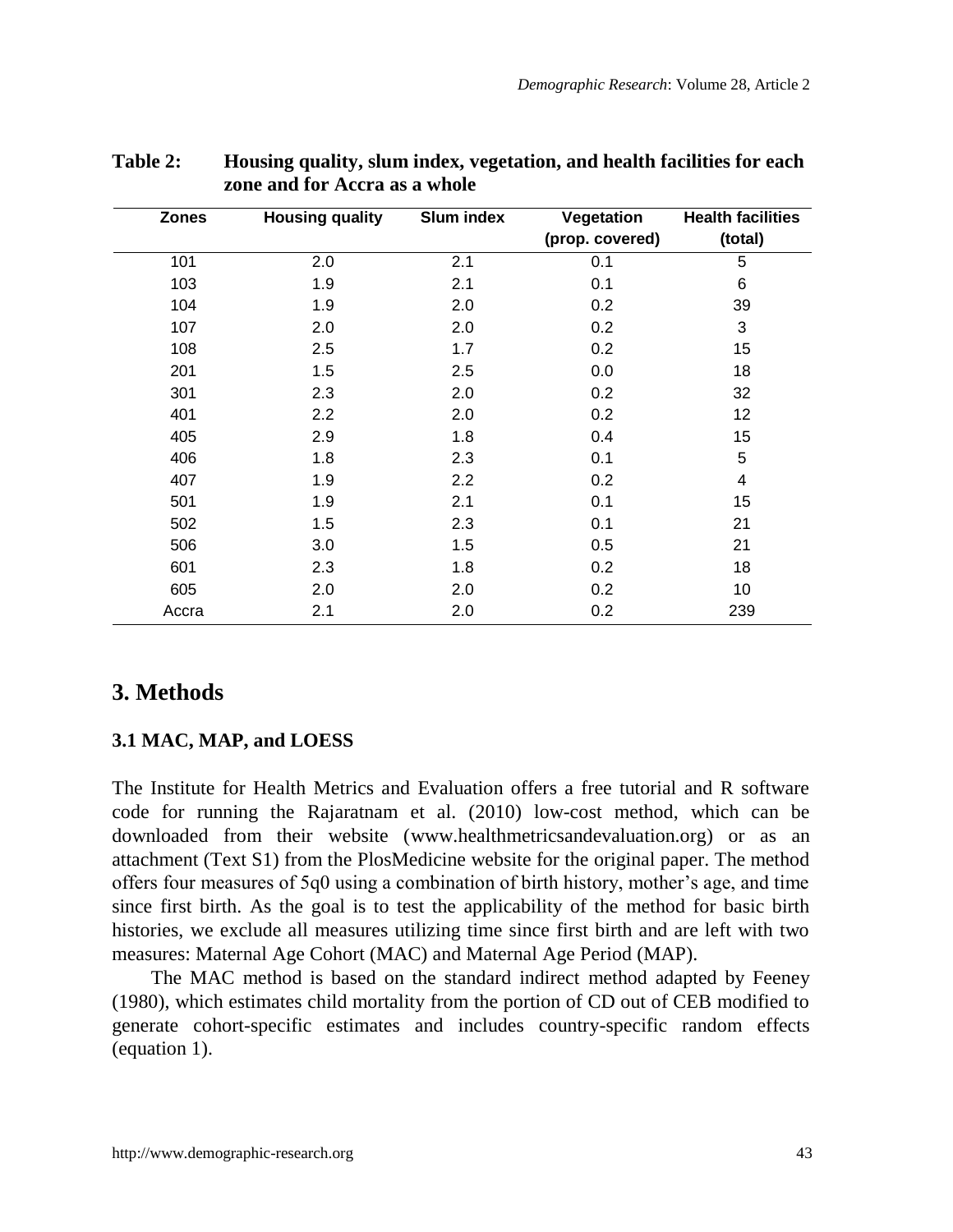*Jankowska, Benza & Weeks*: Estimating spatial inequalities of urban child mortality

$$
logit(5q0) = \beta_{0i} + U_{ij} + \beta_{1i} logit\left(\frac{CD_i}{CEB_i}\right) + \beta_{2i} CEB_i + \beta_{3i} \frac{P(15-19)}{P(20-24)} + \beta_{4i} \frac{P(20-24)}{P(25-29)} + \varepsilon_i
$$
 (1)

Where *i* is the five-year maternal age group, P is the parity (average CEB) for each specified maternal age group,  $CD_i$  is the total dead children from maternal age group  $ii$ ,  $CEB_i$  is the total children ever born from maternal age group *i*, U are country-specific random effects, and β-s are region and age cohort-specific coefficients estimated using DHS complete birth histories. The country-specific random effects were generated by comparing a traditional measure of under-five child mortality (from long birth histories) to Rajaratnam et al.'s CD/CEB measure from a composite of DHS surveys from around the world. These effects are provided by Rajaratnam et al. in the downloadable version of the program.

The MAP method is based on the same standard indirect method as MAC but, in this case, is modified to estimate a period-based ratio of CD to CEB that allocates births and deaths to each year previous to the survey. Regional frequency distributions of births and deaths calculated by Rajaratnam et al. [\(2010\)](#page-28-3) as a function of time prior to the survey are used to generate expected allocations of births and deaths over time (equation 2).

$$
logit(5q0) = \beta_t^0 + U_t + \beta_t^1 logit\left(\frac{CD_t}{CEB_t}\right) + \varepsilon_{ijk}
$$
 (2)

Where  $t$  is the index of calendar time (years),  $CD<sub>t</sub>$  is the total dead children in time bin  $t$ ,  $CEB_t$  is the total children ever born in time bin  $t$ , U are country-specific random effects, and β-s are region and calendar time-specific coefficients estimated using DHS complete birth histories.

In effect, the MAC and MAP measures allow the limited local birth history data to be honed by country and regional specific data from past DHS full birth histories. The measures are then smoothed using a local regression smoothing technique (LOESS) [\(Cleveland and Loader 1996\)](#page-26-9) to provide trends over time. MAC and MAP measures from other survey time points can also be simultaneously placed into LOESS, providing more data for the regression analysis. We calculated MAC and MAP measures for the 2003 and 2008 data, placing them into the LOESS regression for each zone and for the city as a whole. Some minor modifications were made to deal with limited data at the zone level, as discussed in 3.2 below. LOESS 5q0 results are mapped for five-year intervals. Results are compared to zone measures of the slum index, housing quality, health facilities, and vegetation using a simple trendline  $R^2$  analysis.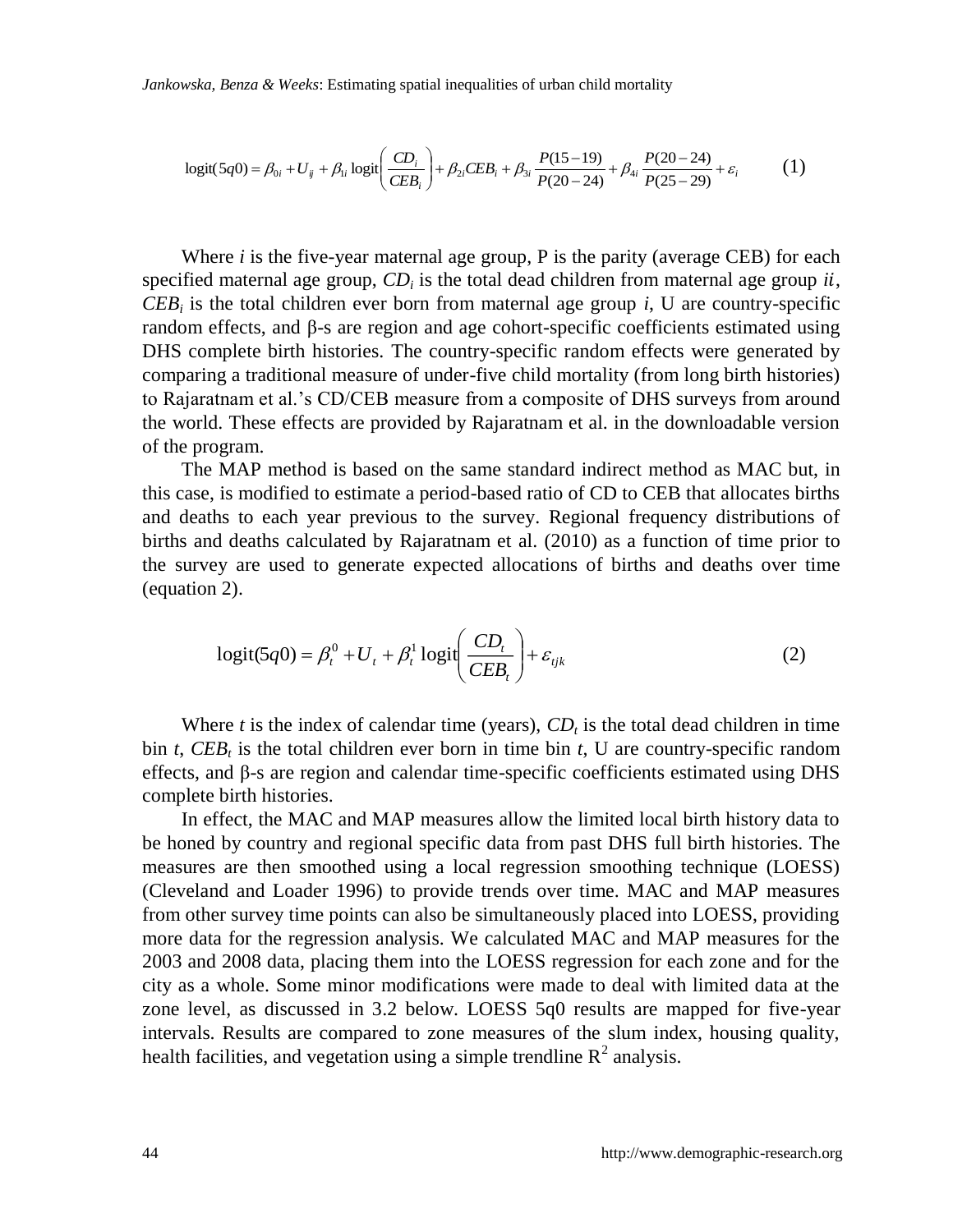#### **3.2 Estimating 5q0 with limited data**

While the MAC and MAP measures pull strength from DHS country effects, they are calculated from provided data of births and deaths for each age cohort and therefore are reliant on sufficient input data. Rajararatnam et al. do not specify what 'sufficient' data inputs might be as their example draws on census data with large numbers of women in each *municipio* in Mexico. We set a loose standard of 50 births per age cohort in each zone (with the exception of the 18-19 cohort) in at least one of the two pooled survey sets. However, in balancing enough data per zone and creating zones that are logical in terms of cohesive areas in Accra, not all zones have 50 births in all age cohorts. Figure 2 illustrates, for each zone, numbers of children ever born (CEB) and children dead (CD) by women's five-year age cohorts with the exception of the 18-19 age group due to very low numbers across localities. The data limitation issue presents itself as more complex than simply ‗not enough' in this figure. Some zones barely meet the 50 births per age cohort standard (e.g., zones 405 and 506). Others have relatively good data but are missing CEB or CD data in one or more age cohorts (e.g., zones 104 and 107).There is a general trend of very few observations in the 20-24 age cohort, raising some concern as to estimates produced from these cohorts.

The sensitivity of the measures to both high and low extreme CD/CEB ratio values is higher for the MAC method than for the MAP method as MAC creates estimates directly from the age cohort data while MAP estimates period based ratios, allocating births and deaths to each year before the survey. Zero values are particularly problematic as the CD/CEB ratio will be zero for these age cohorts, which may throw off MAC estimates for these cohorts. We excluded the data-sparse 18-19 cohort from analysis due to this sensitivity. From the remaining cohorts, there are a total of 18 age cohorts across the zones in 2003 with no deaths, and in 2008 there are 16 cohorts. In order to account for some of the MAC sensitivity, outputs were examined for extreme outliers before placing estimates into the LOESS regression. Outliers that were clearly not in tandem with both MAC and MAP trends (based on standard deviations) were removed from the LOESS regression resulting in nine removals, one each for zones 103, 104, 201, 401, 405, 407, 501, 506, and 601.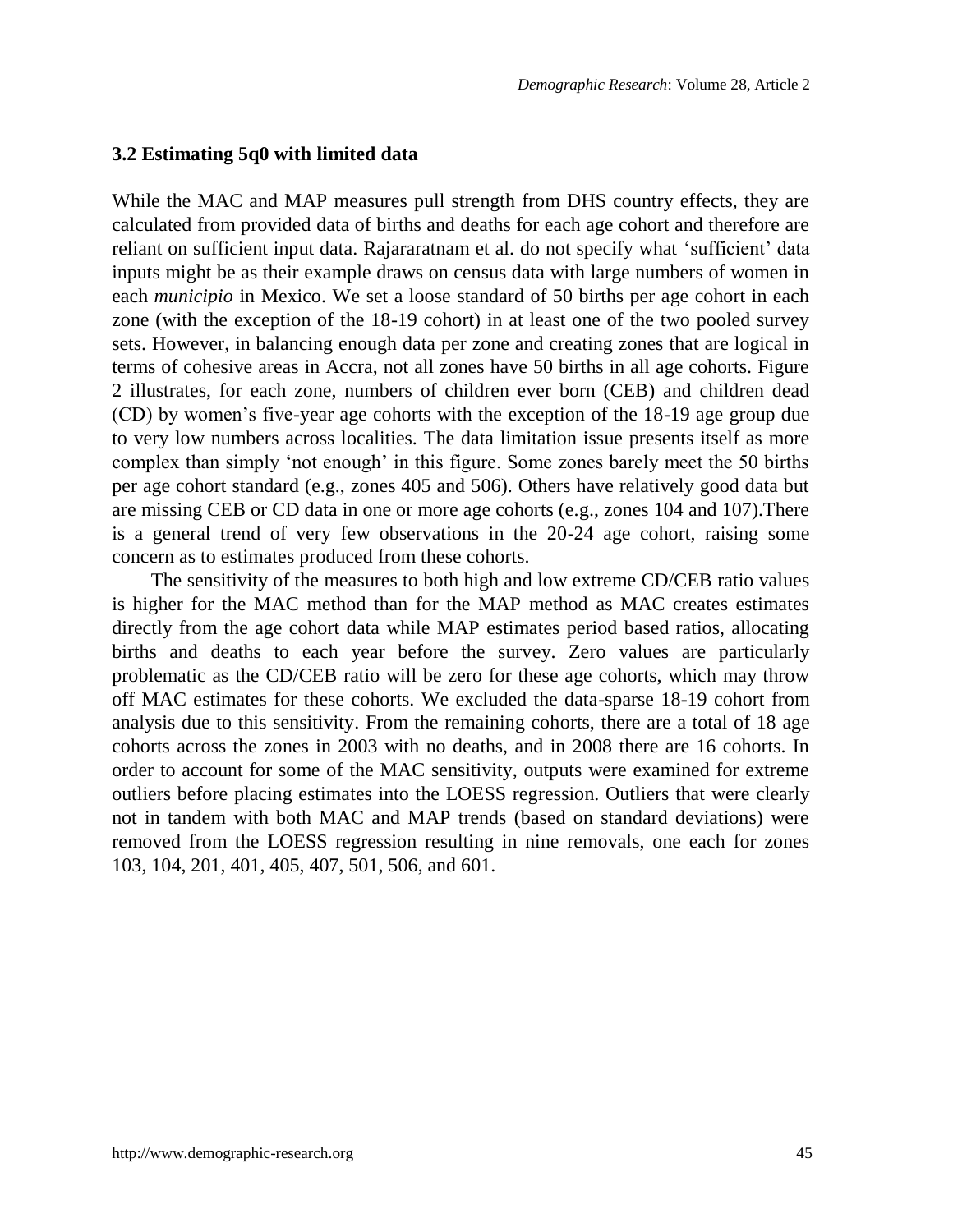### **Figure 2: Zone counts of children ever born (CEB) and children dead (CD) for each age cohort for the pooled 2003 and 2008 data sets**



**Five Year Age Groups** 

## **3.3 Full birth history 5q0**

The LOESS results for estimated 5q0 were compared to 5q0 measures for each zone and for the city, derived from full birth histories. As these measures are derived from very small numbers, caution is necessary when interpreting results. Therefore, we do not claim this data to be a validation of the LOESS 5q0 but rather a source of comparison. The MAC and MAP measures are able to utilize the total number of children born and children who have died, regardless of the age or year in which they died, by drawing on a model that takes regional trends into account. Looking back to Table 1, this means a total of 364 deaths in 2003 and 421 deaths in 2008 (spread across the zones) are used for the 5q0 estimates. Deriving a traditional 5q0 measure from full birth histories takes into account the year and month of birth and death to establish if a child dies before age five and in what time period that child has died. By assessing 5q0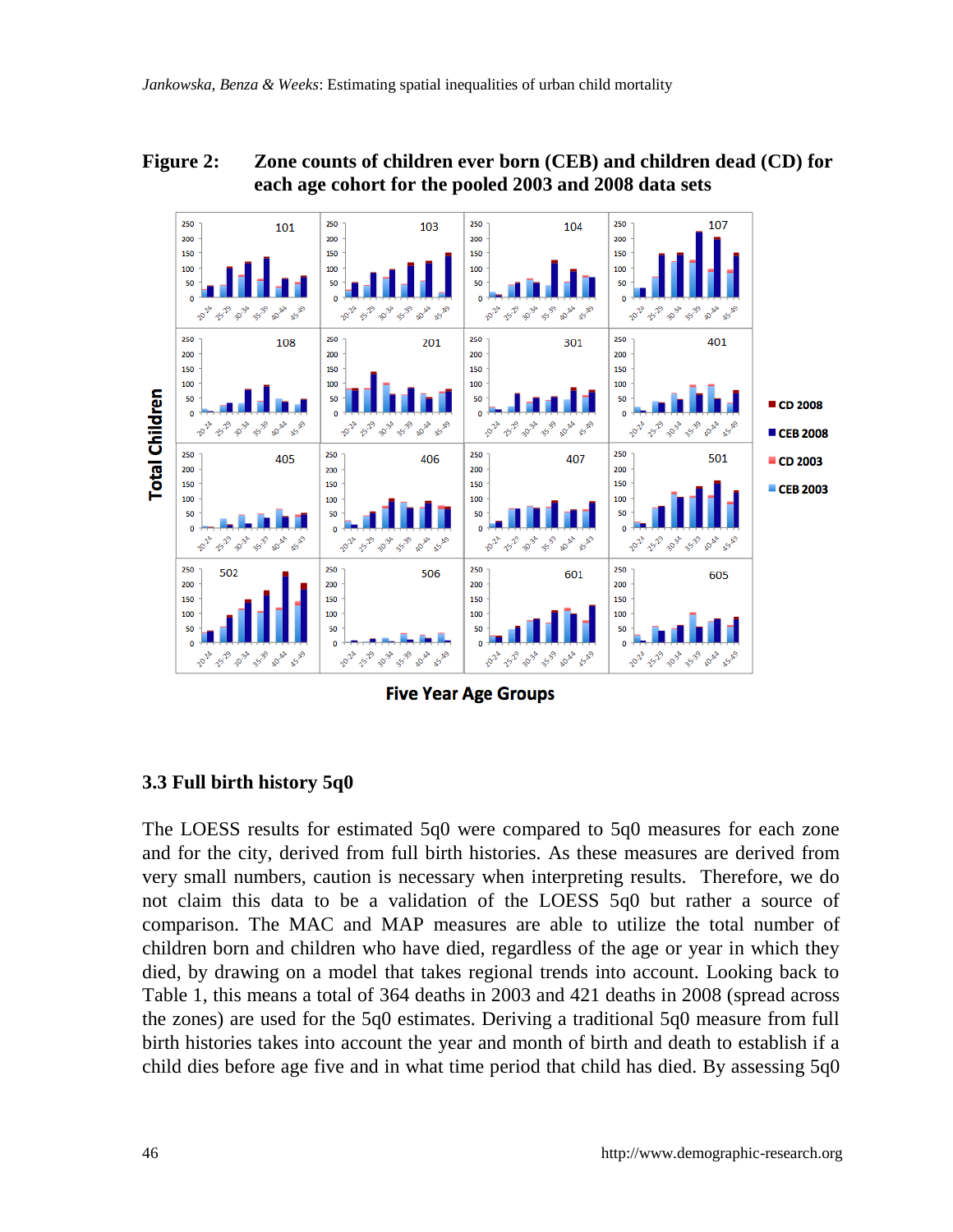in 5-year intervals, only children born in a particular time frame can be considered for each interval. The 2003 sample has 274 children who died before age 5 while there are 313 in the 2008 data. Taking into account the year of birth for the child, only 55 children died ten to five years before the 2003 survey, and 68 died before the 2008 survey.

We calculated 5q0 from the full birth histories for 2003 and 2008 for each zone and for the city as a whole. Births and deaths under five were tabulated in five-year intervals starting with 1979 and ending with 1998 for the 2003 data, and starting with 1979 and ending with 2003 for the 2008 data. The 5q0 measure was calculated as a simple ratio of children dead before age five divided by children born, multiplied by 1,000 to arrive at child deaths under-five per 1,000 births. We use the city level 5q0 calculations as a validation for the city LOESS regression. The zone results are too limited in data to be used as validation, but they are the best available comparison for the LOESS regression results.

## **4. Results**

AMA trends of 5q0 between 1979 and 2006 from each method for both years of data are displayed below in Figure 3. Overall, while all 5q0 measures follow a similar trend, there is variation between each measure. The sensitivity of the MAC (Maternal Age Cohort) method to limited data can be seen in the 2003 estimates; particularly the extreme upward trend at year 2001. The 2003 data set has almost 600 fewer women and 1,500 fewer births than the 2008 data. The 2008 MAC estimate appears to coincide with the more stable 2003 and 2008 MAP estimates. The 2003 MAP (Maternal Age Period) trend begins with higher 5q0 estimates than the 2008 trend, but the two converge and follow the same pattern starting around 1997.

Placing all estimates into a LOESS regression results in the red trend line pictured in Figure 3. The 2001 LOESS 5q0 estimate for Accra is 51.4, almost the same as the 2008 DHS 5q0 measure for the greater Accra region—50.1—but much lower than the Ghana urban rate of 74.7 and country-wide rate of 84.8 [\(GSS, GHS, and ICF Macro](#page-27-3)  [2009\)](#page-27-3). Both of these measures are higher than the 2008 birth history 5q0 calculation which puts 2001 5q0 at 39.4. While there are differences between the 2003 and 2008 5q0 calculations from the full birth histories, the LOESS trend estimates a higher 5q0 than both starting after 1985. The consistently higher estimates of the MAC, MAP, and combined LOESS are likely a result of country and sub-Saharan DHS trend effects used in the model. These trends are much higher than the sub-region specific measures for the greater Accra region.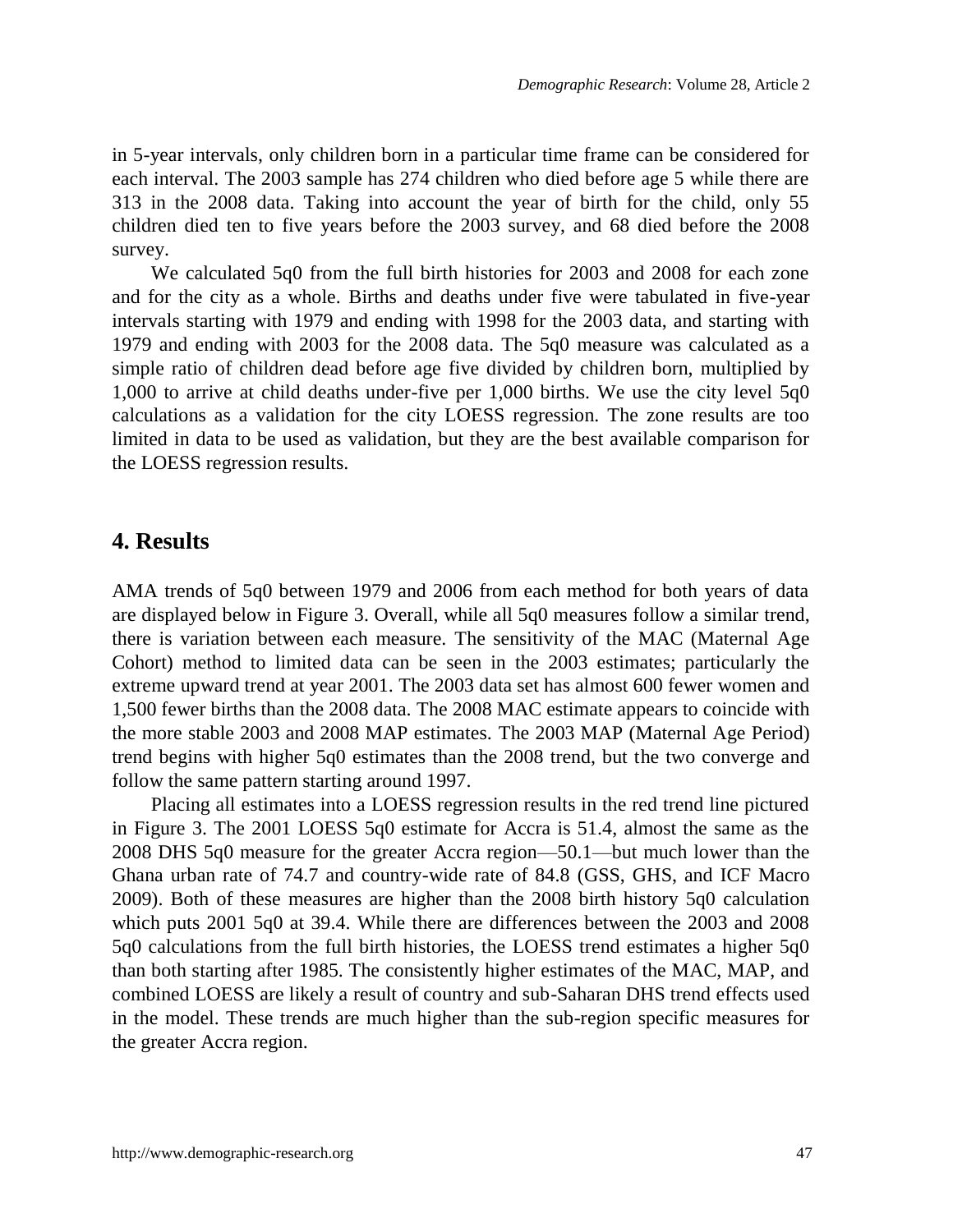### **Figure 3: AMA trends from 1979 to 2006 of 5q0 for the 2003 and 2008 data sets using MAC (Maternal Age Cohort), MAP (Maternal Age Period), LOESS (regression MAC 2003/2008 and MAP 2003/2008 results), and 2003 and 2008 full birth history calculations**



Zone 5q0 LOESS estimates and full birth history 5q0 measures for 2003 and 2008 are displayed in Figure 4. Despite data limitations, all LOESS trend estimates are plausible even in zones with few cases (405 and 506).Visually comparing the LOESS estimates to full birth history data reveals consistency in the measure trends, although several zones show considerable variability of values between years. In contrast to the city-level estimate, the zone LOESS estimates are not higher than the full birth history calculations, and, for most zones, the LOESS estimate falls in between the 2003 and 2008 data. The 5q0 calculations do not allow for comparison of LOESS results in the most recent time period from 2002 to 2006. However, Rajaratnam et al. [\(2010\)](#page-28-3) demonstrate that standard errors of estimates closest to the year of the survey are not significantly higher than errors of other estimates.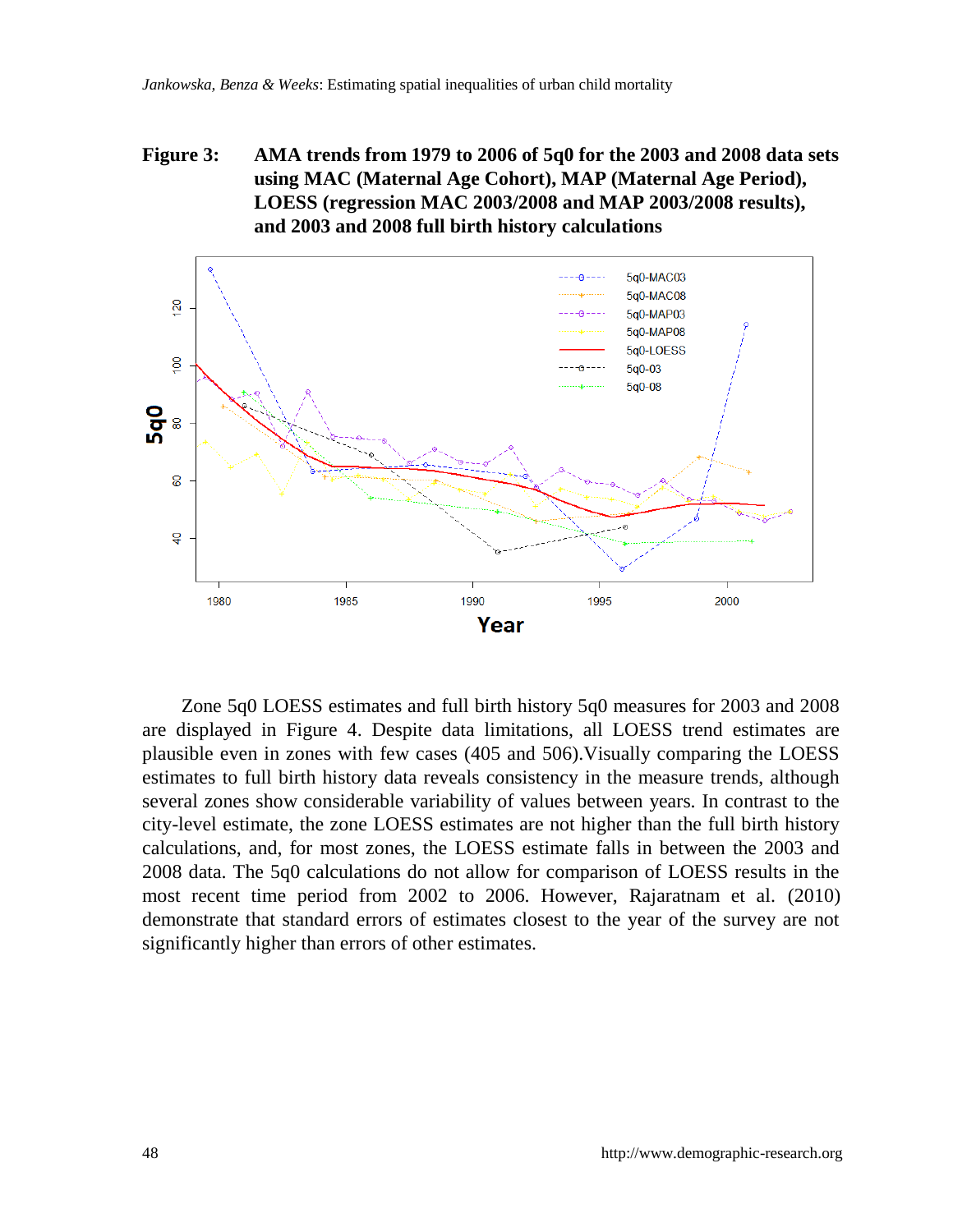**Figure 4: LOESS trend estimates from 1980 to 2006 for each zone. Full birthhistory-derived calculations of 5q0 from the 2003 and 2008 data are also shown for comparison**

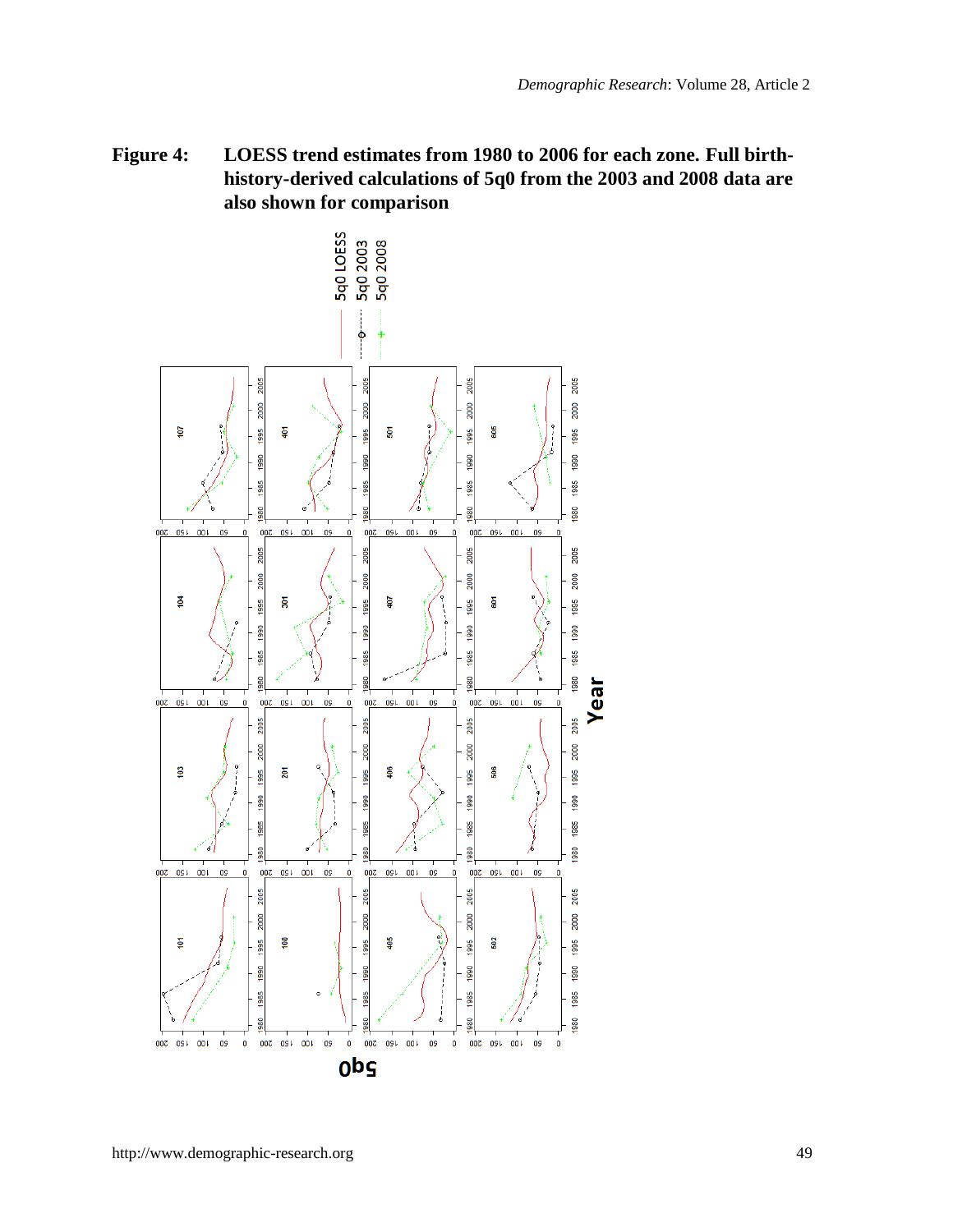Pearson's correlation results between zone LOESS estimates demonstrate that the zones share similar trends. All zones have positive correlations with each other with the exception of zone 108, which is negatively correlated with all zones due to a gradually increasing 5q0 trend. Zones 501 and 502, directly next to each other in the center of the city, have a trend correlation of .98. Both zone trends are correlated at .95 or higher with zones 101, 107, and 406. All of these zones are neighborhoods with relatively low standards of living where higher child mortality might be expected. However, these zones show consistent declines in child mortality over the years, indicating improvements in child mortality even in the worst neighborhoods of Accra.

Average LOESS zone estimates for five-year intervals are mapped in Figure 5, where 5q0 changes through time can be seen spatially. There is a clear citywide reduction in 5q0 from the late 80s to the late 90s. However, some zones in the eastern half of the city show an increase in the most recent LOESS estimate. In each five-year interval there is considerable variability between the zone estimates. Without confidence intervals, LOESS estimates cannot be compared between zones with any degree of statistical certainty. However, the Figure 5 maps illustrate a relatively wide range of 5q0 estimates between zones. The 1992 to 1996 interval 5q0 estimates range from 23.7 to 83.5 while the 1997 to 2001 estimates range from 21.3 to 77.9, almost identical to the 2002-2006 interval. These are differences in the range of 50 deaths per 1,000 births between zones in Accra.

The slum index, housing quality, and vegetation were scaled from 0 to 1 where zero indicates best outcomes for the slum index and housing quality, but worst outcomes for vegetation (zero indicates the least vegetation). The values were compared to the 1997-2001 time interval of LOESS 5q0 zone estimates since all city data was collected in year 2000. The data are also compared to change in 5q0 from 1992 to 2001. Health facility data were collected in 2008 and were compared to both 1997-2001 and 2002-2006 time intervals. However, there was no relationship between the number of clinics in a zone and the zone's measure of 5q0 ( $R^2$ =0.03 for both years). Trendline  $R^2$ values for the remaining measures are shown in Figure 6.

The left image of Figure 6 depicts values from the 1997-2001 time interval, and we see expected relationships of zones with higher slum indexes, worse housing quality, and less vegetation related to higher 5q0 estimates. The highest  $R^2$  score is for the slum index. The right image of Figure 6 shows values for the change in 5q0 from 1992 to 2001. Here the story is more complex. Zones with more slum characteristics and worse housing are associated with improvements in 5q0 rates, while increasing 5q0 is related to better housing quality, lower slum index, and more vegetation. It is important to emphasize that this result is not only a function of the decreasing 5q0 rates in low socio-economic zones like 101, 103, 501, 502, and 406 (Figure 5). At the same time 5q0 appears to be increasing in better off zones such as 405 and 601.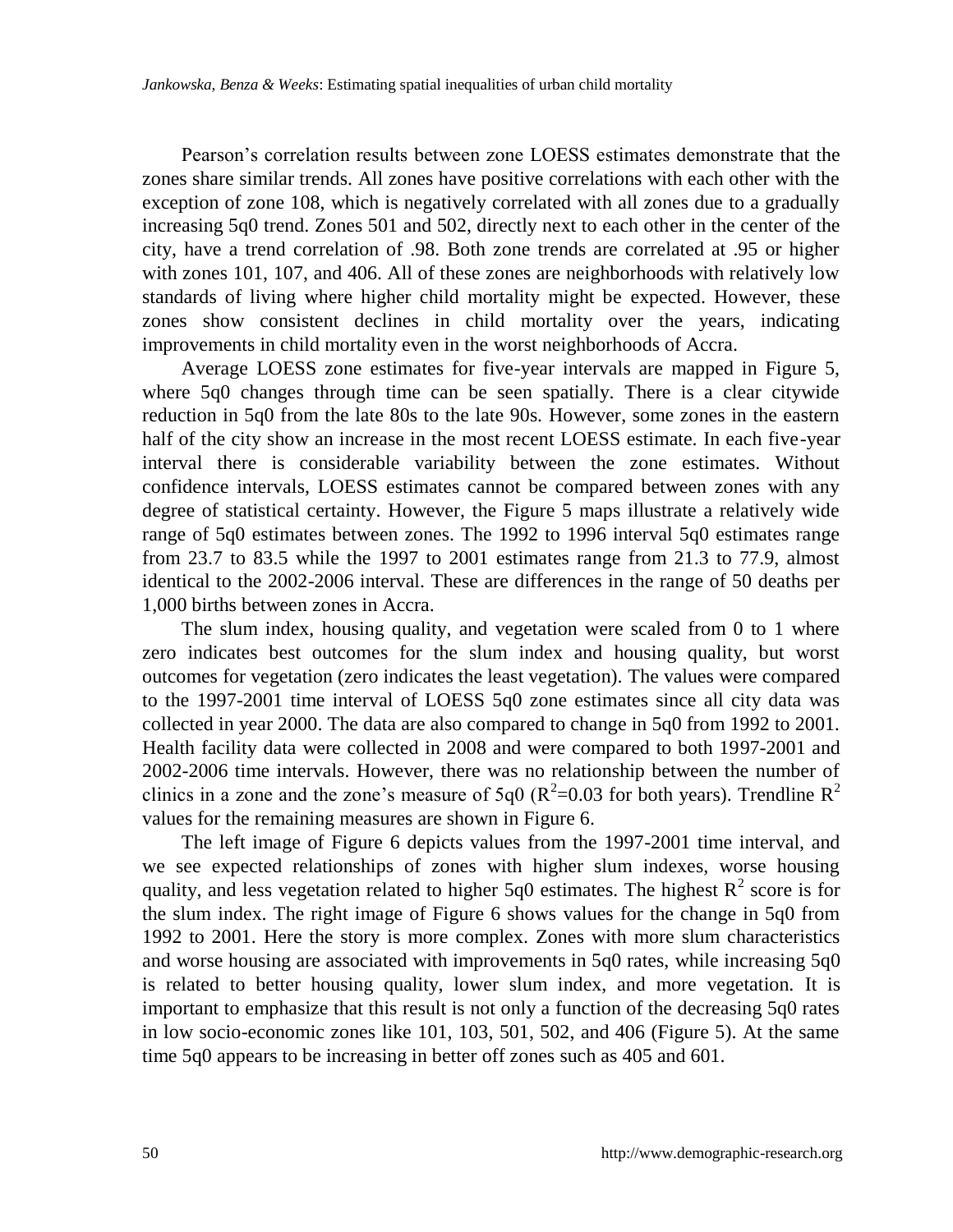

**Figure 5: LOESS five-year 5q0 estimates from 1987 to 2006 for zones in Accra**

**Figure 6: Trendlines of the scaled zone slum index, housing quality, and vegetation as related to 1997-2001 zone 5q0 (left) and change in 5q0 from 1992 to 2001 (right)**

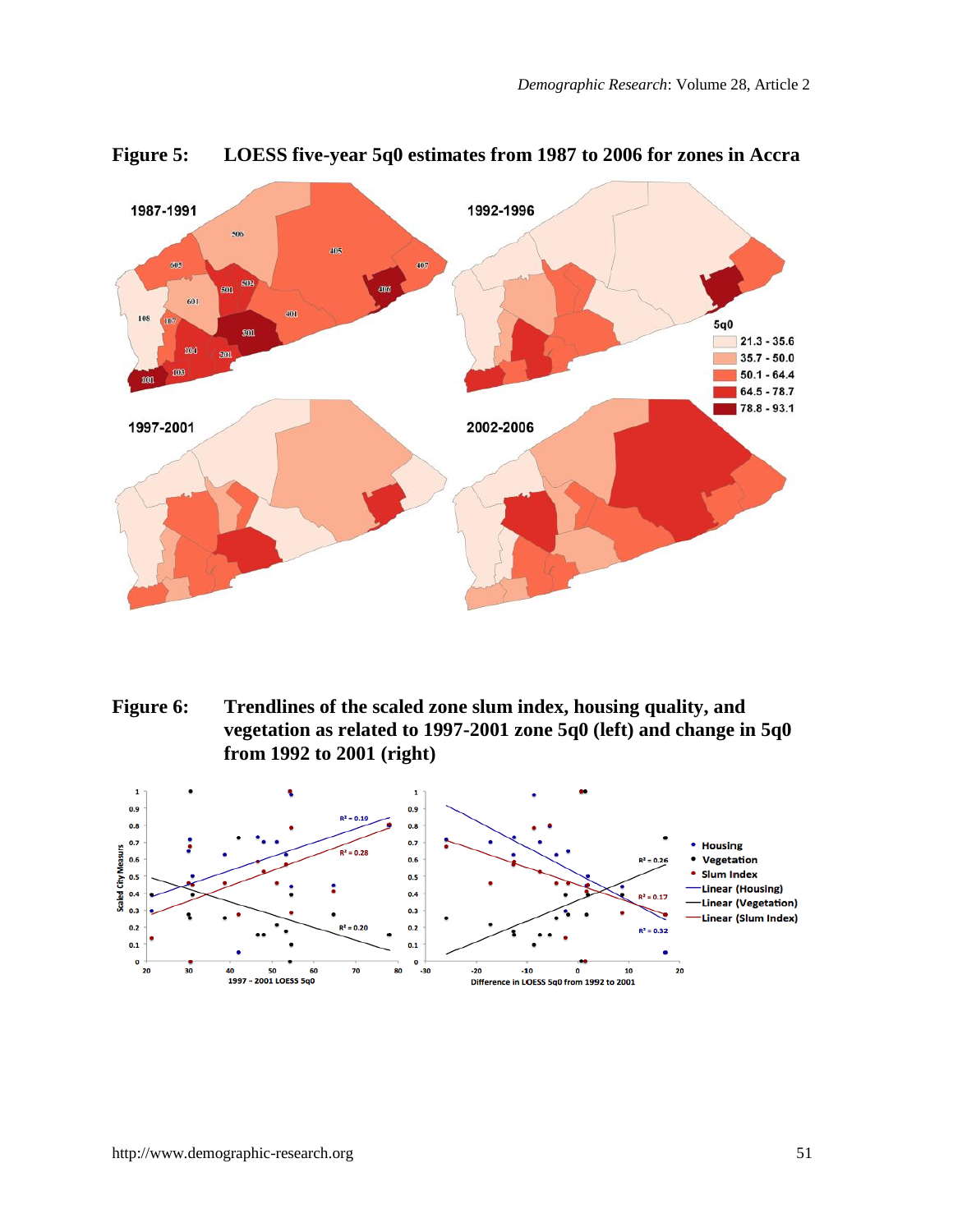## **5. Discussion**

Emerging research increasingly demonstrates large urban differentials of child mortality in the developing world, but there has been almost no research on intra-urban spatial patterns beyond the findings that slums have higher levels of child mortality than nonslum areas. This lack of research is due in part to the limitations of existing data coupled with significant methodological barriers. In this paper, we explored the effectiveness of the new low-cost method developed by Rajaratnam et al. [\(2010\)](#page-28-3) at the fine spatial scale of urban zones, dividing Accra, Ghana, into 16 such areas. The approach taken in this paper demonstrates considerable potential for effectively estimating small area 5q0 rates and opens up a number of possible paths forward. At the same time the method raises a number of issues for deliberation.

### **5.1 Spatial data**

As previously discussed, the primary issue with measuring intra-urban child mortality is data. A significant conclusion of this study is that, in light of limited spatial data sources, resourcefulness in augmenting and combining existing data can provide the necessary numbers for calculating 5q0 rates at fine spatial scales. Spatial demographers have yet to tackle other methods of enhancing child mortality data, such as utilizing spatial models to assist in deriving missing data. For example, data can be imputed by combining spatially extensive data with substantively intensive sample surveys [\(Elbers](#page-26-10)  [et al. 2003;](#page-26-10) [Hentschel et al. 2000;](#page-27-11) [Wang 2003\)](#page-30-6), or by using spatial models like kriging or Bayesian modeling to fill in neighboring CEB or CD data gaps [\(Le, Sun and Zidek](#page-28-9)  [1997;](#page-28-9) [Stein 1999\)](#page-29-10). Additionally, rather than ‗filling in the gaps' from existing data, future researchers may choose to undertake a spatial sampling scheme that includes respondents selected on the basis of a hierarchy of meaningful geographic boundaries. In the complex urban environment, it may even be of interest to utilize the traditional geographic approach of laying out a sampling grid.

Closely tied to the data is the determination of an appropriate scale of analysis – in other words, how to delineate the data into bounded spaces. Spatial disaggregation of already limited data sets proves to be a balancing act between obtaining a fine enough spatial scale to assess differences within an urban area and ensuring enough data exist in each unit for analysis. In aggregating localities into zones, we utilized an iterative process of first aggregating localities based on satellite imagery and knowledge of the city and then testing to see if our data threshold was met. The focus was to develop geographical aggregations and boundaries that are true to on-the-ground processes rather than arbitrary aggregations that were purely driven by data needs. We set a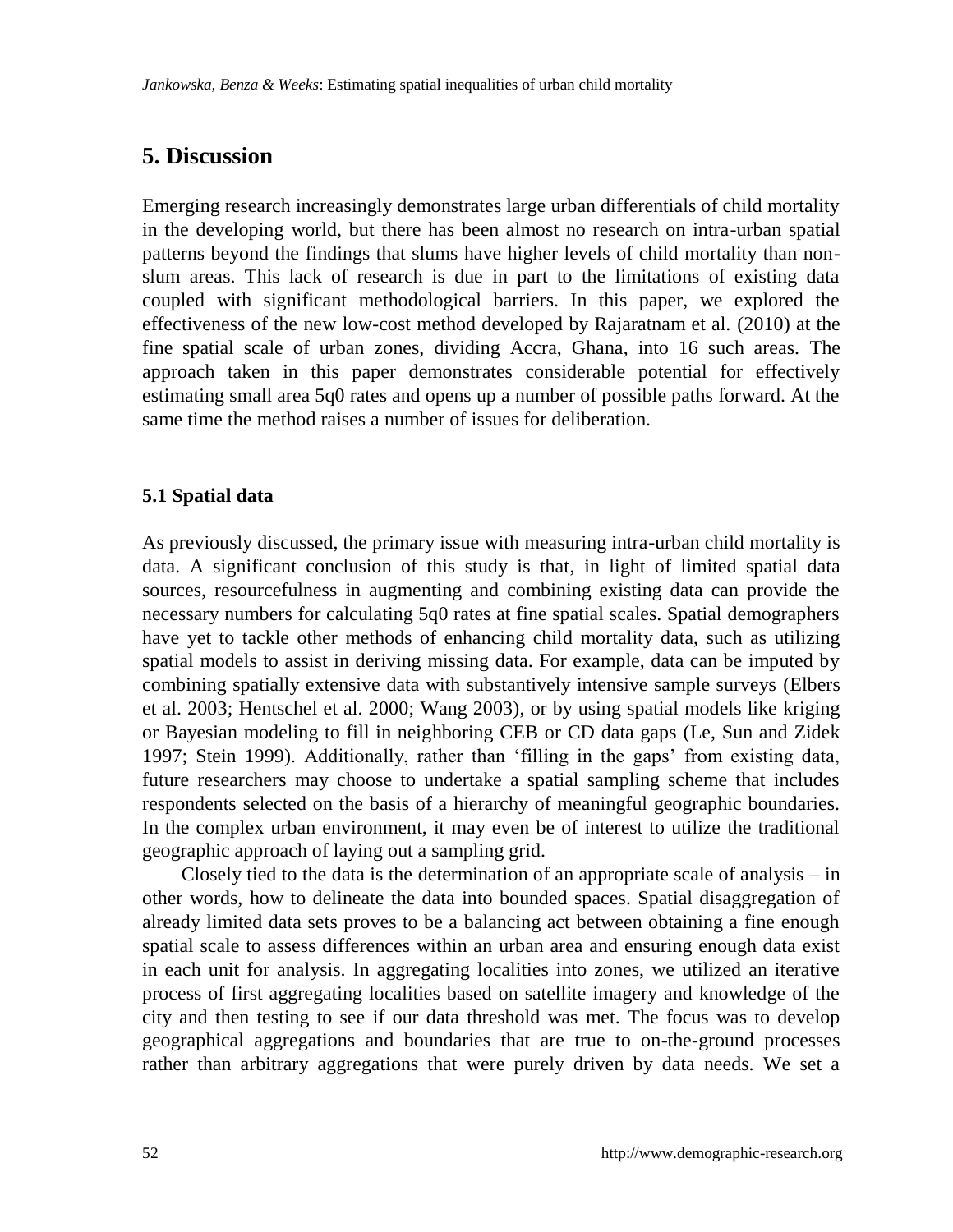threshold of 50 births per age cohort in each zone (with the exception of the 18-19 cohort). However, in creating zones that made social and physical sense, some flexibility in meeting this threshold was required. In the future, such a threshold warrants exploration, possibly through a sensitivity analysis of how small numbers of births impact estimates. Zones that did not meet the data threshold in many age cohorts (zones 405 and 506) resulted in estimates that were just as plausible as zones with better data. Lower data requirements may allow for finer spatial disaggregation and more precise knowledge about the spatial variability of child mortality in a city. Such an analysis, while very important, was beyond the scope of this paper.

#### **5.2 Calculating 5q0**

In testing the Rajaratnam et al. method at the micro-scale of zones in Accra, we conclude that the method has significant potential. At the city level, the method slightly over-estimated child mortality when compared to calculated 5q0 for both 2003 and 2008 data. However, it was on trend, particularly when compared to the 2008 5q0 calculation. At the zone level, no over-estimation was observed, and LOESS estimates were consistently between the 2003 and 2008 5q0 calculations. Visual comparison of zone 5q0 rates with zone LOESS estimates allows us to conclude that the LOESS estimates are plausible and reflective of calculated 5q0 rates. The robustness of the LOESS performance across all zones, irrespective of data limitations, lends further confidence in the LOESS results.

Due to the limitations of intra-urban child mortality data, we believe that the Rajaratnam et al. method is particularly suited for exploring spatial patterns of 5q0. The method offers considerable flexibility by utilizing summary rather than full birth histories. It offers choices for developing measures that can use a combination of data including children ever born, children dead, mother's age, and time since first birth. Furthermore, the application of the LOESS regression allows multiple time points and data sets to be fed into the analysis. This is of particular interest to researchers with discrepant data sources that cannot be joined together. Surveys could be calibrated or weighted to each other before spatial disaggregation, and 5q0 measures could be calculated for each individual survey and then fed into LOESS. We believe this is the best method currently available for small area 5q0 estimates.

There are multiple future steps to be taken to improve local estimates and achieve statistical confidence in obtained estimates. The MAC, MAP, and LOESS methods all draw on country-specific random effects and regional frequency distributions of births and deaths from DHS surveys. Differences between urban and rural rates are often large, and the inclusion of rural data in random effects and frequency distributions may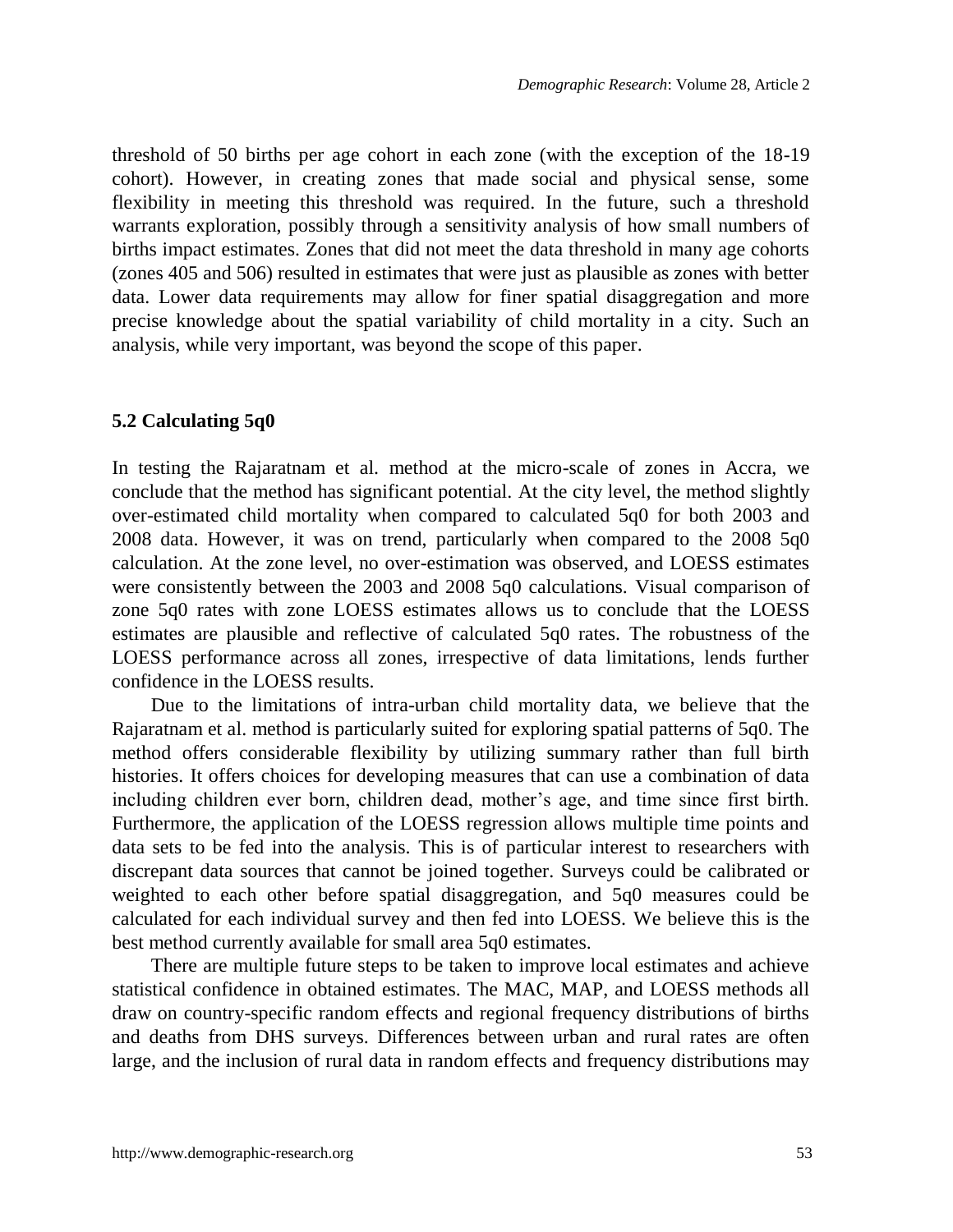pull LOESS results upward. As the DHS is designed to be representative at the urban and rural levels for almost all countries it is administered in, rural data could be excluded in calculating random effects and frequency distributions. This would effectively tailor MAC, MAP, and LOESS to be urban-specific and, presumably, to be more accurate in intra-urban estimates.

The next step in testing the Rajaratnam et al. method will be to calculate confidence intervals and perform a more robust estimate validation. Confidence intervals will provide certainty in the possible range of 5q0 estimates, and will allow for comparison of zones to determine if differences in 5q0 rates are statistically different within the city. This is a key step in understanding how child mortality might be influenced by differences in places. Further validation will be performed when the 2010 Ghana Census data are released, which includes CEB and CD for each female respondent, and will provide cases in the hundreds of thousands.

### **5.3 Context and child mortality**

Comparison of the LOESS estimates to measures of environmental and social conditions in the zones yielded expected results in the 1997-2001 time period but surprising results for the 1991 to 2001 trend. The significance of wealth differentials for child mortality found in other studies leads to a natural assumption that neighborhoods with more slum-like conditions and poorer housing quality may be the best targets for health interventions. In Accra, we do see a correlation between poorer environmental conditions and worse 5q0 estimates across all zones for the 1997-2001 period. However when examining the trend over time, we actually see improving child mortality rates in lower SES areas with concurrent deterioration in specific higher SES areas. While the number of clinics in a zone had no trendline relationship to 5q0 or change in 5q0, the results for the other variables may be indicative of the effectiveness of past and ongoing interventions that reach out to perceived worst slums. At the same time, women in zones 405 and 601, areas that are not perceived to be bad areas of the city, may not be getting the care they need. Antai and Moradi [\(2010\)](#page-26-6) point out that focusing interventions on the most disadvantaged urban neighborhoods will exclude women who may benefit from such interventions and are living in neighborhoods that do not obviously qualify.

The spatial analysis helps to tease out the areas in the city that are doing well, as well as areas that may be falling behind. Future research may focus on conducting a multi-level analysis of the zones to better understand how individual and area-level effects are impacting child mortality. Another area of potential research, and a significant consideration for the results presented here, are the effects of migration.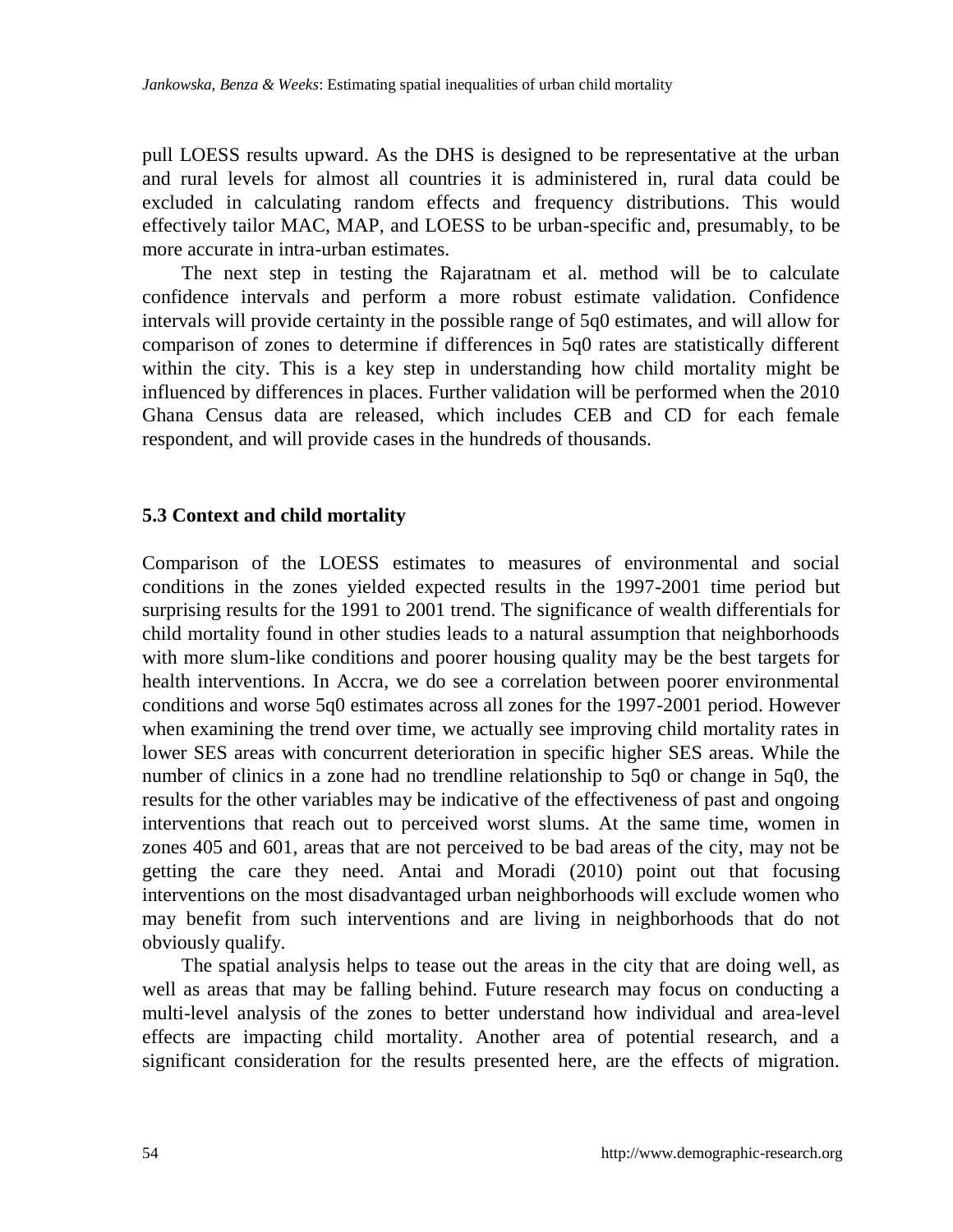Accra faces significant rural to urban migration as well as movement within the city as women relocate to neighborhoods for economic or personal reasons. Migration may impact the location of a woman's residence at the time of survey as compared to the location of a woman at the time of losing a child. Furthermore, women in certain zones may be more likely to have migrated than others. Understanding the impacts of migration on small area child mortality estimates may be a fruitful area of study for spatial demography.

An in-depth analysis of variance resulting from migration was beyond the scope of this study; however, our data do provide information pertaining to a woman's residential location in years past. As a basic assessment of a woman's duration of residence at the place she was surveyed, we calculated the mean number of years that a woman (aged 18-49) has lived at her current house of residence for each zone using the 2008 WHSA and HAWS data sets. Values ranged from 6 (zone 506) to 17 (zone 401). Other than zone 506, only two other zones had average values below ten years – zones 201 and 101. These data cannot tell us if a woman moved within her neighborhood, from a different neighborhood with similar or different characteristics, or from a different town altogether. But, as most zones have an average residential period of at least ten years, we can have some assurance that migration isn't severely impacting LOESS estimates.

#### **5.4 Incorporating spatial analysis into child mortality studies**

The analysis presented here tested the Rajaratnam et al. method for urban zones in Accra, Ghana. We conclude that the method has significant potential for small area child mortality estimates and offers considerable flexibility to researchers grappling with limited data resources. This study also demonstrates the need for examining intraurban child mortality: zones in Accra exhibit considerable variation in 5q0 rates with differences as high as 50 deaths per 1,000 births between zones. This finding underscores that child mortality is a complex demographic event that varies significantly even within a city. Understanding child mortality and how it is affected by other demographic events such as migration, the health transition, and changing family structure might best be done in the urban environment where these processes are rapidly playing out in close spatial proximities. The Rajaratnam et al. method provides an important first step to the possibility of disaggregating child mortality estimates for urban areas.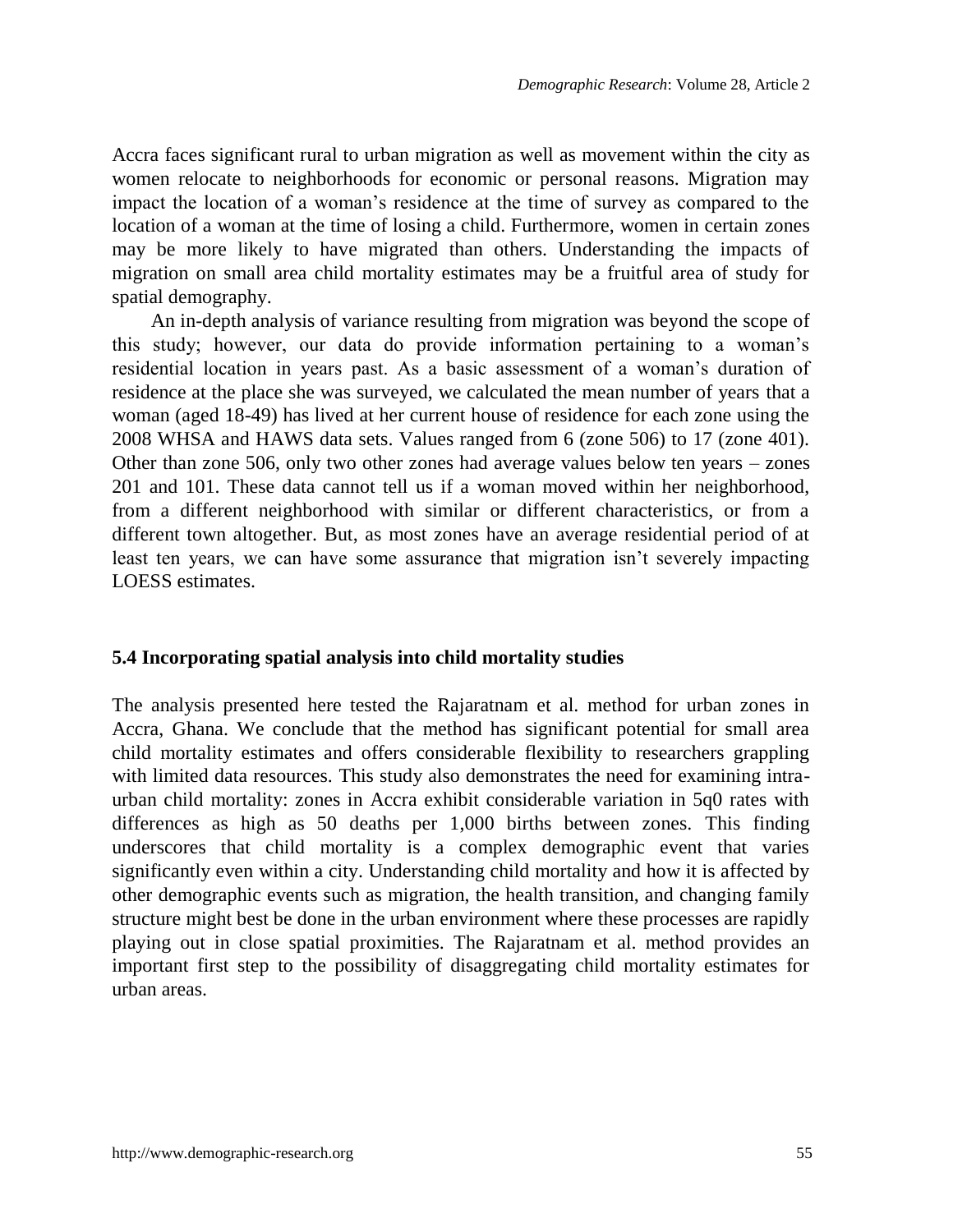## **6. Acknowledgements**

This research was funded in part by grant number R01 HD054906 from the Eunice Kennedy Shriver National Institute of Child Health and Human Development ("Health, Poverty and Place in Accra, Ghana," John R. Weeks, Project Director/Principal Investigator). The content is solely the responsibility of the authors and does not necessarily represent the official views of the National Institute of Child Health and Human Development or the National Institutes of Health. Additional funding was provided by Hewlett/PRB ("Reproductive and Overall Health Outcomes and Their Economic Consequences for Households in Accra, Ghana," Allan G. Hill, Project Director/Principal Investigator). The 2003 Women's Health Study of Accra was funded by the World Health Organization, the US Agency for International Development, and the Fulbright New Century Scholars Award (Allan G. Hill, Principal Investigator). The generous support received during all phases of this study from the Institute for Statistical, Social and Economic Research (ISSER - Director - Ernest Aryeetey), the School of Public Health (Richard Adanu) and the Medical School (Rudolph Darko and Richard Biritwum), and the University of Ghana is gratefully acknowledged. The authors gratefully acknowledge feedback from Julie Rajaratnam, as well as valuable comments from anonymous reviewers.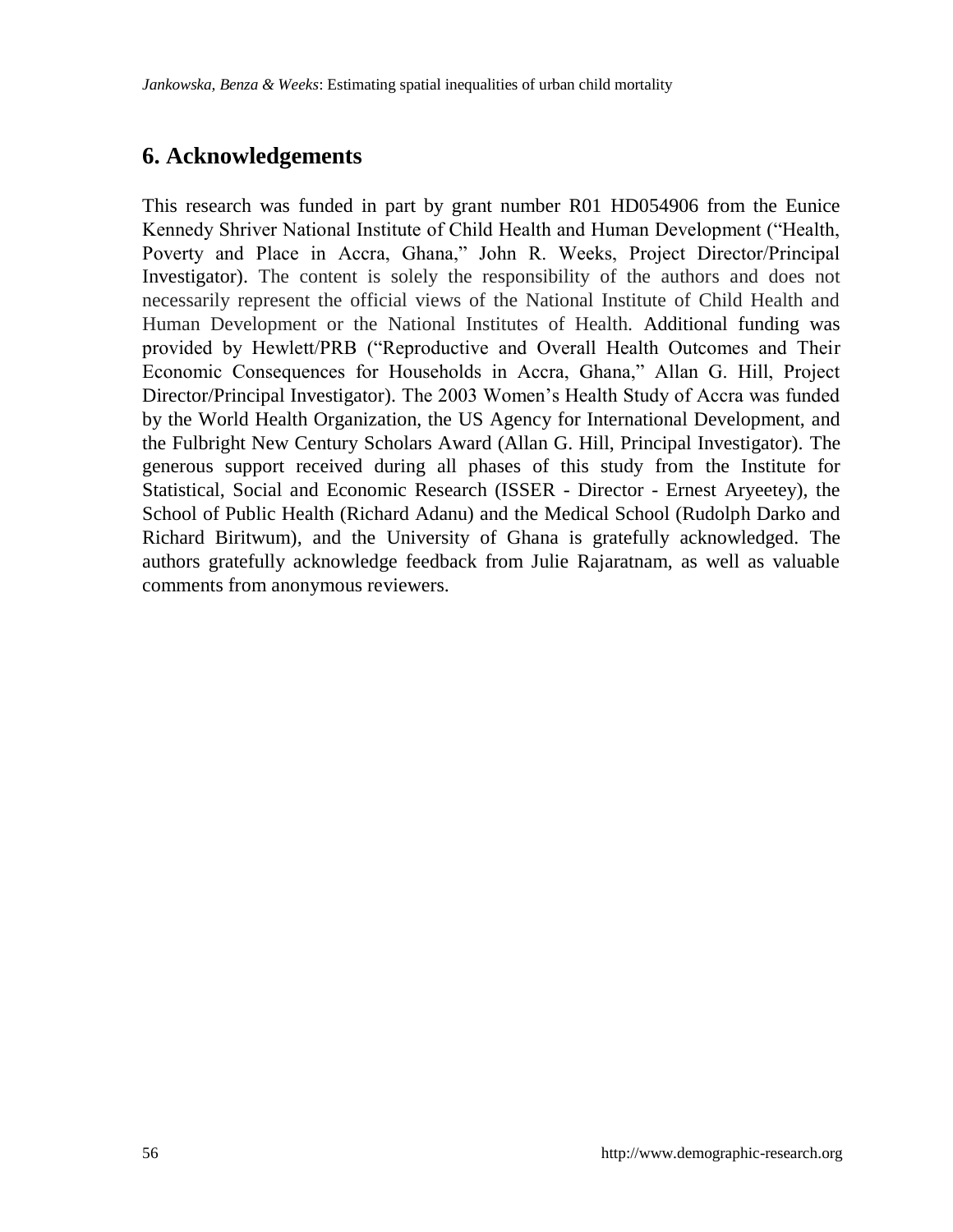## **References**

- <span id="page-26-3"></span>African Population Health Research Center (2002). Population and health dynamics in Nairobi's informal settlements: Report of the Nairobi cross-sectional slums survey (NCSS) 2000. Nairobi: APHRC.
- <span id="page-26-6"></span>Antai, D. and Moradi, T. (2010). Urban area disadvantage and under-5 mortality in Nigeria: The effect of rapid urbanization. *Environmental Health Perspectives* 118(6): 877-883. doi[:10.1289/ehp.0901306.](http://dx.doi.org/10.1289%2Fehp.0901306)
- <span id="page-26-0"></span>Balk, D., Pullum, T., Storeygard, A., Greenwell, F., and Neuman, M. (2004). A spatial analysis of childhood mortality in West Africa. *Population, Space and Place* 10(3): 175-216. doi[:10.1002/psp.328.](http://dx.doi.org/10.1002/psp.328)
- <span id="page-26-7"></span>Boadi, K.O. and Kuitunen, M. (2006). Factors affecting the choice of cooking fuel, cooking place and respiratory health in the Accra metropolitan area, Ghana. *Journal of Biosocial Science* 38(3): 403-412. doi[:10.1017/S0021932005026635.](http://dx.doi.org/10.1017%2FS0021932005026635)
- <span id="page-26-2"></span>Boutayeb, A. (2006). The double burden of communicable and non-communicable diseases in developing countries. *Transactions of the Royal Society of Tropical Medicine and Hygiene* 100(3): 191-199. doi[:10.1016/j.trstmh.2005.07.021.](http://dx.doi.org/10.1016%2Fj.trstmh.2005.07.021)
- <span id="page-26-8"></span>Cameron, L. and Williams, J. (2009). Is the relationship between socioeconomic status and health stronger for older children in developing countries? *Demography* 46(2): 303-324. doi[:10.1353/dem.0.0054.](http://dx.doi.org/10.1353%2Fdem.0.0054)
- <span id="page-26-9"></span>Cleveland, W.S. and Loader, C. (1996). Smoothing by local regression: Principles and methods. In: Haerdle, W. and Schimek, M.G. (eds.). *Statistical theory and computational aspects of smoothing.* New York: Springer.
- <span id="page-26-4"></span>Dunn, J.R. and Cummins, S. (2007). Placing health in context. *Social Science & Medicine* 65(9): 1821-1824. doi:10.1016/j.socscimed.2007.05.040.
- <span id="page-26-10"></span>Elbers, C., Lanjouw, P., Mistiaen, J., Özler, B., Simler, K., UN University, and World Institute for Development Economics Research (2003). Are neighbours equal? Estimating local inequality in three developing countries. United Nations university. World institute for development economics research (UNU/WIDER).
- <span id="page-26-5"></span>Entwisle, B. (2007). Putting people into place. *Demography* 44(4): 687-703. doi[:10.1353/dem.2007.0045.](http://dx.doi.org/10.1353%2Fdem.2007.0045)
- <span id="page-26-1"></span>Ewbank, D.C. (1993). *Effects of health programs on child mortality in sub-Saharan Africa*. Washington DC: National Academies Press.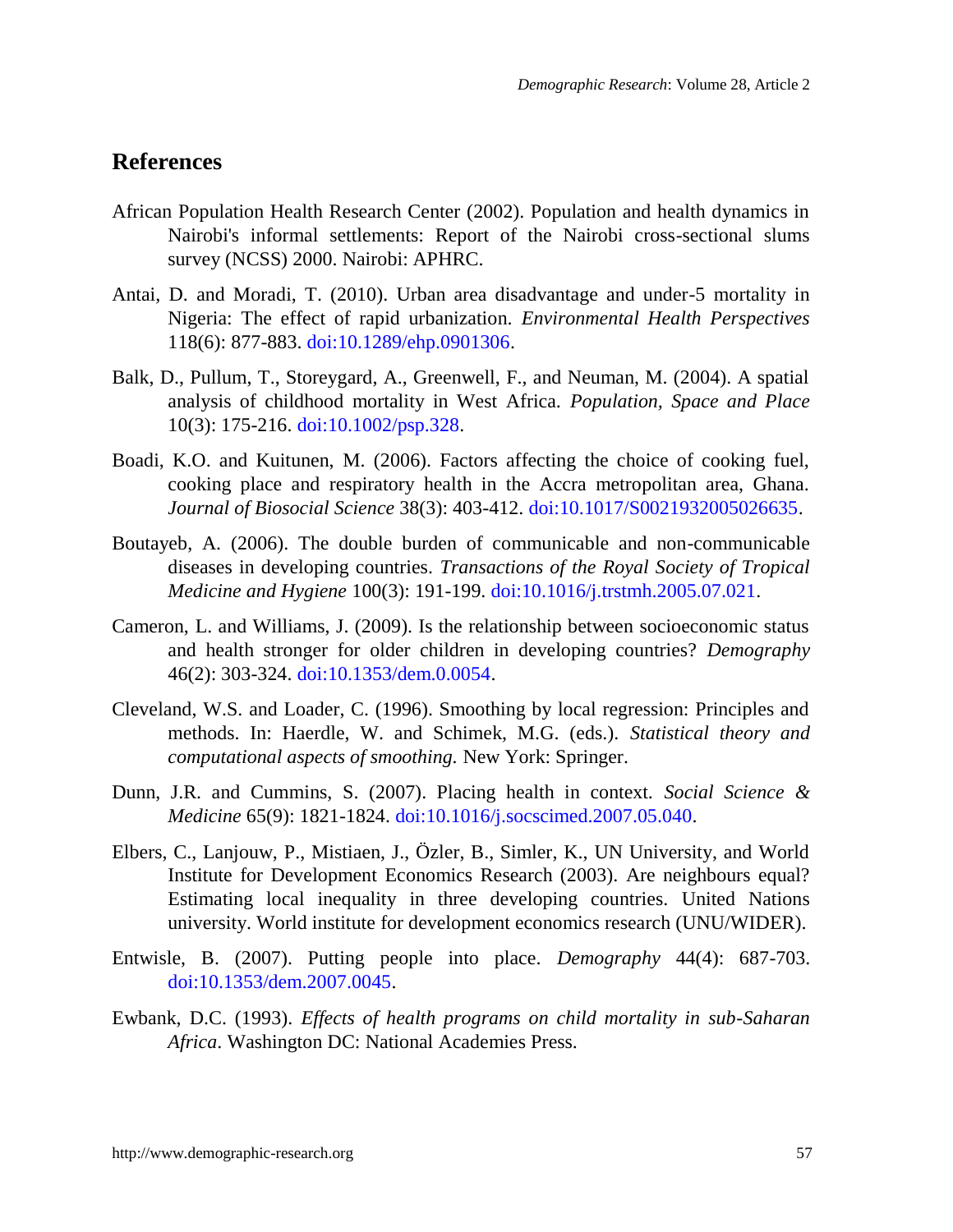- <span id="page-27-0"></span>Farah, A.A. and Preston, S.H. (1982). Child mortality differentials in Sudan. *Population and Development Review* 8(2): 365-383. doi:10.2307/1972992.
- <span id="page-27-6"></span>Fay, M., Leipziger, D., Wodon, Q., and Yepes, T. (2005). Achieving child-healthrelated millennium development goals: The role of infrastructure. *World Development* 33(8): 1267-1284. doi:10.1016/j.worlddev.2005.03.001.
- <span id="page-27-10"></span>Feeney, G. (1980). Estimating infant mortality trends from child survivorship data. *Population Studies* 34(1): 109-128. [doi:10.2307/2173698.](http://dx.doi.org/10.2307%2F2173698)
- <span id="page-27-5"></span>Fry, S., Cousins, B., and Olivola, K. (2002). Health of children living in urban slums in Asia and the near East: Review of existing literature and data. Environmental Health Project, Activity Report. Washington, D.C.: USAID.
- <span id="page-27-4"></span>Garenne, M. (2010). Urbanisation and child health in resource poor settings with special reference to under-five mortality in Africa. *Archives of Disease in Childhood* 95(6): 464-468. doi[:10.1136/adc.2009.172585.](http://dx.doi.org/10.1136%2Fadc.2009.172585)
- <span id="page-27-3"></span>Ghana Statistical Service (GSS), Ghana Health Service (GHS), and ICF Macro (2009). Ghana demographic and health survey 2008. Calverton, MD: GSS, GHS, and IFC Macro.
- <span id="page-27-2"></span>Ghana Statistical Service (GSS), Noguchi Memorial Institute for Medical Research (NMIMR), and ORC Macro (2004). Ghana demographic and health survey, 2003. Calverton, MD: GSS, NMIMR, and ORC Macro.
- <span id="page-27-7"></span>Harttgen, K. and Misselhorn, M. (2006). A multilevel approach to explain child mortality and undernutrition in South Asia and Sub-Saharan Africa. University of Göttingen.
- <span id="page-27-11"></span>Hentschel, J., Lanjouw, J.O., Lanjouw, P., and Poggi, J. (2000). Combining census and survey data to trace the spatial dimensions of poverty: A case study of Ecuador. *The World Bank Economic Review* 14(1): 147-165. doi:10.1093/wber/14.1.147.
- <span id="page-27-1"></span>Hill, A. (1993). Trends in childhood mortality. In: Foote, K.A., Hill, K.H. and Martin, L.G. (eds.). *Demographic Change in Sub-Saharan Africa.* Washington, D.C.: National Academy Press: 153-217.
- <span id="page-27-9"></span>Hill, A.G., Darko, R., Seffah, J., Adanu, R.M.K., Anarfi, J.K., and Duda, R.B. (2007). Health of urban Ghanaian women as identified by the Women's Health Study of Accra. *International Journal of Gynecology and Obstetrics* 99(2): 150-156. doi[:10.1016/j.ijgo.2007.05.024.](http://dx.doi.org/10.1016%2Fj.ijgo.2007.05.024)
- <span id="page-27-8"></span>Kravdal, Ø. (2004). Child mortality in India: The community-level effect of education. *Population Studies* 58(2): 177-192. doi[:10.1080/0032472042000213721.](http://dx.doi.org/10.1080%2F0032472042000213721)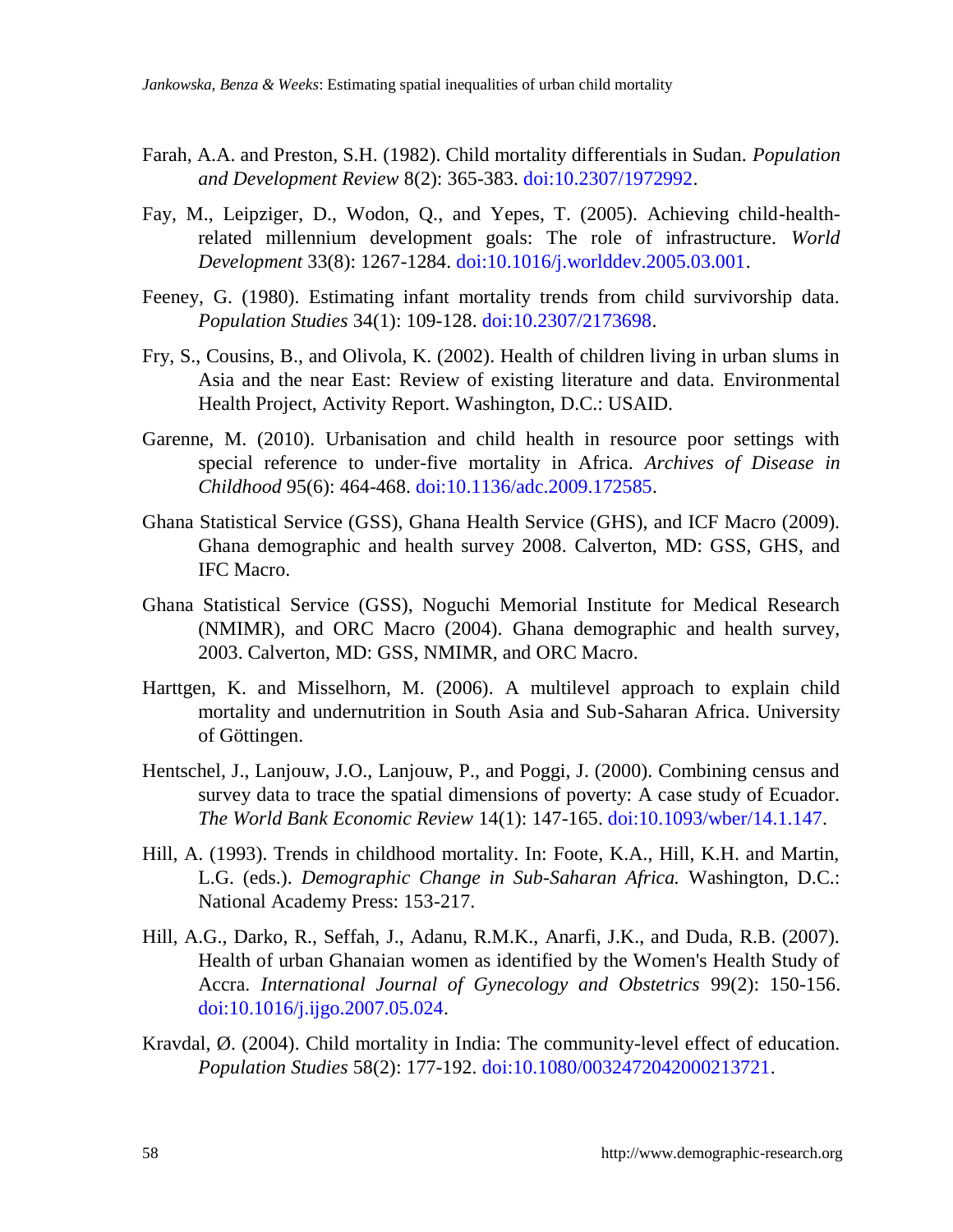- <span id="page-28-5"></span>Ladusingh, L. and Singh, C.H. (2006). Place, community education, gender and child mortality in North-east India. *Population, Space and Place* 12(1): 65-76. doi[:10.1002/psp.393.](http://dx.doi.org/10.1002/psp.393)
- <span id="page-28-9"></span>Le, N.D., Sun, W., and Zidek, J.V. (1997). Bayesian multivariate spatial interpolation with data missing by design. *Journal of the Royal Statistical Society: Series B (Statistical Methodology)* 59(2): 501-510[. doi:10.1111/1467-9868.00081.](http://dx.doi.org/10.1111%2F1467-9868.00081)
- <span id="page-28-6"></span>Montgomery, M. (2009). *Urban poverty and health in developing countries*. Population reference bureau (PRB).
- <span id="page-28-0"></span>Montgomery, M. and Hewett, P.C. (2005). Urban poverty and health in developing countries: Household and neighborhood effects. *Demography* 42(3): 397-425. [doi:10.1353/dem.2005.0020.](http://dx.doi.org/10.1353%2Fdem.2005.0020)
- <span id="page-28-7"></span>National Research Council (2007). *Tools and methods for estimating populations at risk from natural disasters and complex humanitarian crises*. National Academy Press.
- <span id="page-28-4"></span>Perera, B., Østbye, T., and Jayawardana, C. (2009). Neighborhood environment and self-rated health among adults in southern Sri Lanka. *International Journal of Environmental Research and Public Health* 6(8): 2102-2112. [doi:10.3390/](http://dx.doi.org/10.3390%2Fijerph6082102) [ijerph6082102.](http://dx.doi.org/10.3390%2Fijerph6082102)
- <span id="page-28-1"></span>Pickett, K.E. and Pearl, M. (2001). Multilevel analyses of neighbourhood socioeconomic context and health outcomes: A critical review. *British Medical Journal* 55(2): 111-122. [doi:10.1136/jech.55.2.111.](http://dx.doi.org/10.1136%2Fjech.55.2.111)
- <span id="page-28-3"></span>Rajaratnam, J.K., Tran, L.N., Lopez, A.D., and Murray, C.J.L. (2010). Measuring under-five mortality: Validation of new low-cost methods. *PLoS Medicine* 7(4): e1000253[. doi:10.1371/journal.pmed.1000253.](http://dx.doi.org/10.1371%2Fjournal.pmed.1000253)
- <span id="page-28-8"></span>Ridd, M.K. (1995). Exploring a V-I-S (vegetation-impervious surface-soil) model for urban ecosystem analysis through remote sensing: Comparative anatomy for cities. *International Journal of Remote Sensing* 16(12): 2165-2185. doi[:10.1080/01431169508954549.](http://dx.doi.org/10.1080/01431169508954549)
- <span id="page-28-2"></span>Riva, M., Gauvin, L., and Barnett, T.A. (2007). Toward the next generation of research into small area effects on health: A synthesis of multilevel investigations published since July 1998. *Journal of Epidemiology and Community Health* 61(10): 853-861. [doi:10.1136/jech.2006.050740.](http://dx.doi.org/10.1136%2Fjech.2006.050740)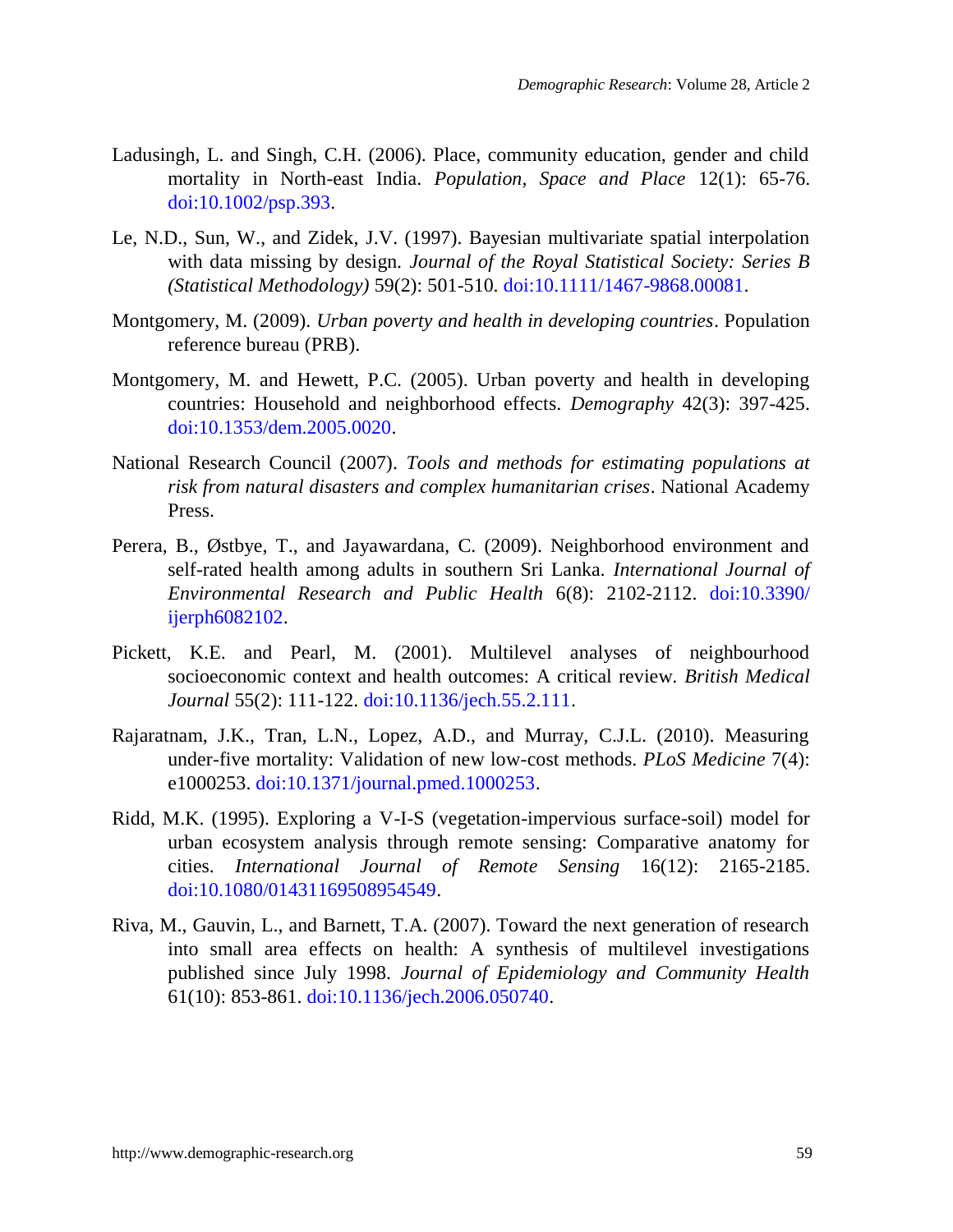- <span id="page-29-6"></span>Roberts, G. and Binder, D. (2009). Analyses based on combining similar information from multiple surveys. In: *Survey Research Methods Section of the Joint Statistical Meetings (JSM)*. Washington, DC: 2138-2147.
- <span id="page-29-5"></span>Schenker, N. and Raghunathan, T.E. (2007). Combining information from multiple surveys to enhance estimation of measures of health. *Statistics in Medicine* 26(8): 1802-1811[. doi:10.1002/sim.2801.](http://dx.doi.org/10.1002%2Fsim.2801)
- <span id="page-29-1"></span>Songsore, J. and McGranahan, G. (1993). Environment, wealth and health: Towards an analysis of intra-urban differentials within the Greater Accra Metropolitan Area, Ghana. *Environment and Urbanization* 5(2): 10-34. [doi:10.1177/](http://dx.doi.org/10.1177%2F095624789300500203) [095624789300500203.](http://dx.doi.org/10.1177%2F095624789300500203)
- <span id="page-29-2"></span>Songsore, J. and McGranahan, G. (2007). Poverty and the Environmental Health Agenda in a Low-income City: The Case of the Greater Accra Metropolitan Area (GAMA), Ghana. In: Marcotullio, P. and Mcgranahan, G. (eds.) *Scaling urban environmental challenges: From local to global and back.* London: Earthscan: 132.
- <span id="page-29-10"></span>Stein, M.L. (1999). *Interpolation of spatial data: Some theory for kriging*. Springer Verlag.
- <span id="page-29-9"></span>Stoler, J., Daniels, D., Weeks, J.R., Stow, D.A., Coulter, L.L., and Finch, B.K. (2012a). Assessing the utility of satellite imagery with differing spatial resolutions for deriving proxy measures of slum presence in Accra, Ghana. *GIScience & Remote Sensing* 49(1): 31-52. [doi:10.2747/1548-1603.49.1.31.](http://dx.doi.org/10.2747%2F1548-1603.49.1.31)
- <span id="page-29-3"></span>Stoler, J., Fink, G., Weeks, J.R., Otoo, R.A., Ampofo, J.A., and Hill, A.G. (2012b). When urban taps run dry: Sachet water consumption and health effects in low income neighborhoods of Accra, Ghana. *Health & Place* 18(2): 250-262. [doi:10.1016/j.healthplace.2011.09.020.](http://dx.doi.org/10.1016%2Fj.healthplace.2011.09.020)
- <span id="page-29-0"></span>Timæus, I.M. and Lush, L. (1995). Intra-urban differentials in child health. *Health Transition Review* 5(2): 163-190.
- <span id="page-29-8"></span>UN-Habitat (2003). The Challenge of Slums - Global Report on Human Settlements 2003. Nairobi, Kenya: UN-Habitat.
- <span id="page-29-7"></span>UN-Habitat and Ghana Statistical Service (2003). The Accra Slum Survey of 2003. Nairobi: UN-Habitat.
- <span id="page-29-4"></span>United Nations Population Division (1983). Manual X: Indirect Techniques for Demographic Estimation. New York: United Nations.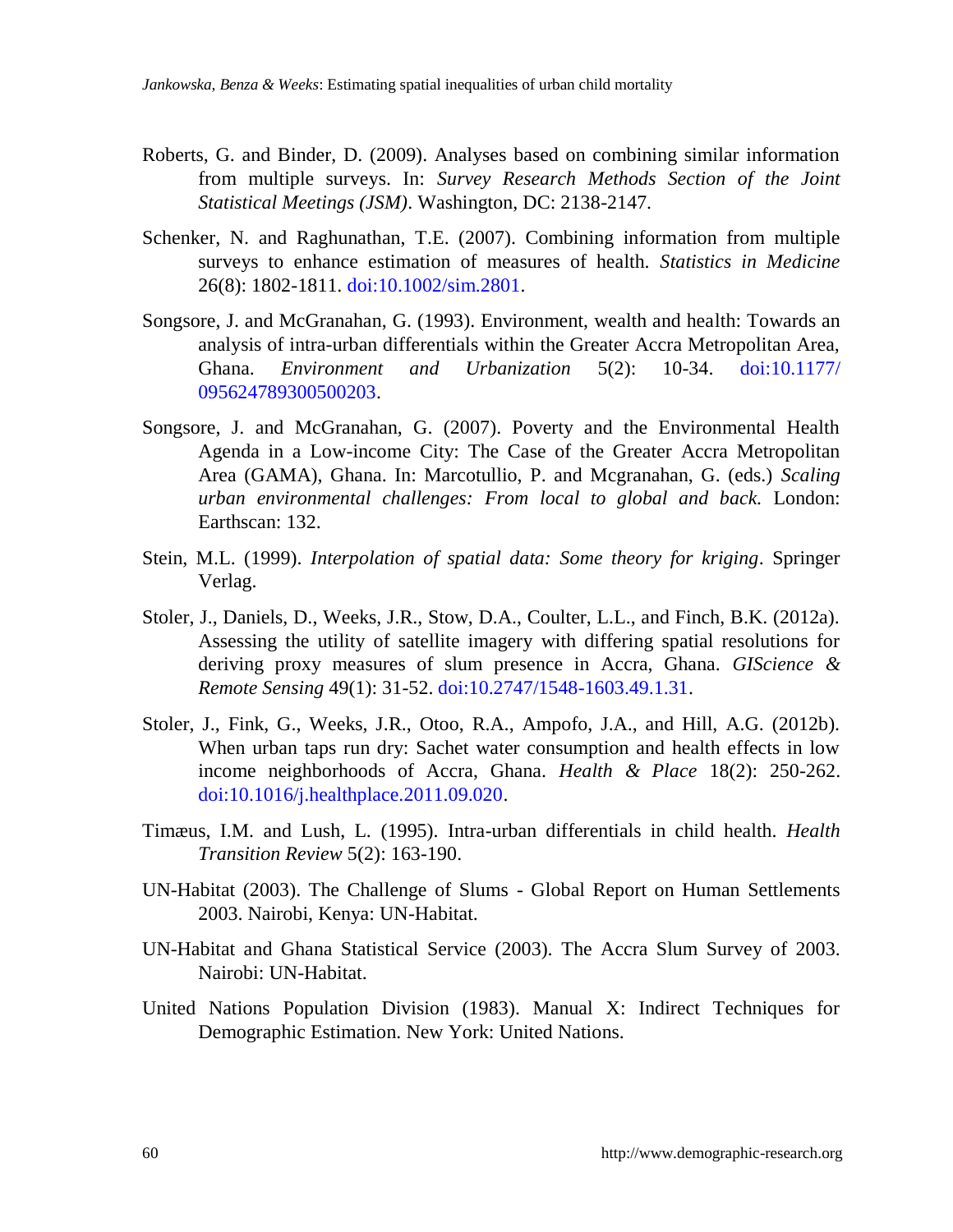- <span id="page-30-3"></span>United Nations Population Division (2010). World Population Prospects, the 2010 Revision Data Online [electronic resource]. New York: Department of Economic and Social Affairs, Population Division. http://www.un.org/esa/population/ unpop.htm.
- <span id="page-30-2"></span>Van de Poel, E., O'Donnell, O., and Van Doorslaer, E. (2007). Are urban children really healthier? Evidence from 47 developing countries. *Social Science & Medicine* 65(10): 1986-2003.
- <span id="page-30-0"></span>Vlahov, D., Boufford, J.I., Pearson, C., and Norris, L. (2010). Urban Health in a Global Perspective. In: *Urban Health: Global Perspectives*. San Francisco: Jossey-Bass.
- <span id="page-30-1"></span>Voss, P.R. (2007). Demography as a spatial social science. *Population Research and Policy Review* 26(5-6): 457-476. [doi:10.1007/s11113-007-9047-4.](http://dx.doi.org/10.1007%2Fs11113-007-9047-4)
- <span id="page-30-6"></span>Wang, L. (2003). Determinants of child mortality in LDCs: Empirical findings from demographic and health surveys. *Health Policy* 65(3): 277-299. [doi:10.1016/](http://dx.doi.org/10.1016%2FS0168-8510%2803%2900039-3) [S0168-8510\(03\)00039-3.](http://dx.doi.org/10.1016%2FS0168-8510%2803%2900039-3)
- <span id="page-30-5"></span>Weeks, J.R. (2011). *Population: An Introduction to Concepts and Issues, Eleventh Edition*. Belmont, CA: Wadsworth Cengage Learning.
- <span id="page-30-4"></span>Weeks, J.R., Getis, A., Stow, D.A., Hill, A.G., Rain, D., Engstrom, R., Stoler, J., Lippitt, C., Jankowska, M., Lopez-Carr, A.C., Coulter, L., and Ofiesh, C. (2012). Connecting the dots between health, poverty and place in Accra, Ghana. *Annals of the Association of American Geographers* 102(5): 932-941. [doi:10.1080/](http://dx.doi.org/10.1080%2F00045608.2012.671132) [00045608.2012.671132.](http://dx.doi.org/10.1080%2F00045608.2012.671132)
- Weeks, J.R., Hill, A., Stow, D., Getis, A., and Fugate, D. (2007). Can we spot a neighborhood from the air? Defining neighborhood structure in Accra, Ghana. *GeoJournal* 69(1-2): 9-22. [doi:10.1007/s10708-007-9098-4.](http://dx.doi.org/10.1007%2Fs10708-007-9098-4)